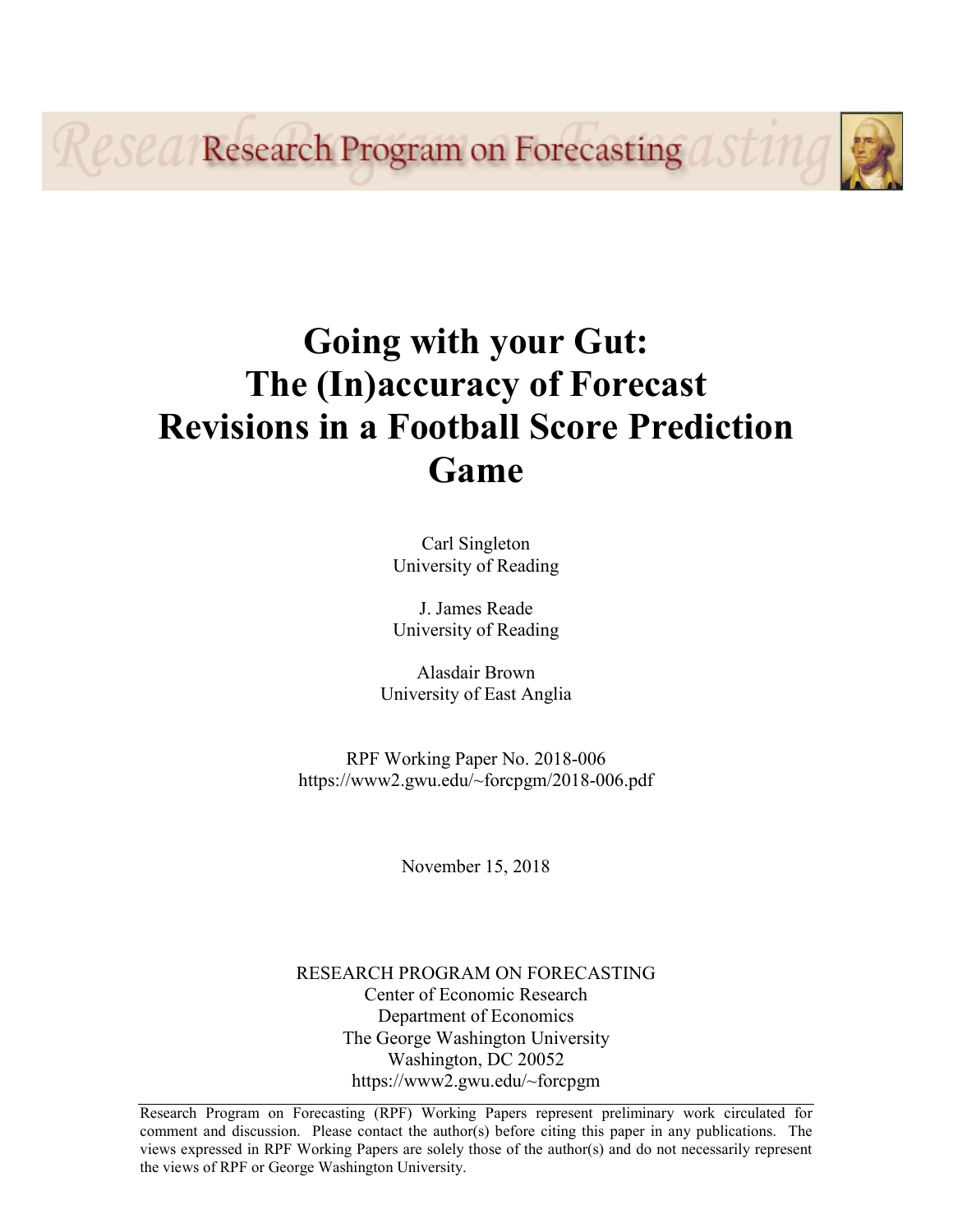# Going with your Gut: The (In)accuracy of Forecast Revisions in a Football Score Prediction Game\*

Carl Singleton†

J. James Reade‡ Alasdair Brown§

October 2018 [Link to latest version](https://www.carlsingletoneconomics.com/uploads/4/2/3/0/42306545/superbru_fcast_revise_brs.pdf)

#### Abstract

This paper studies 150 individuals who each chose to forecast the outcome of 380 fixed events, namely all football matches during the 2017/18 season of the English Premier League. The focus is on whether revisions to these forecasts before the matches began improved the likelihood of predicting correct scorelines and results. Against what theory might expect, we show how these revisions tended towards significantly worse forecasting performance, suggesting that individuals should have stuck with their initial judgements, or their 'gut instincts'. This result is robust to both differences in the average forecasting ability of individuals and the predictability of matches. We find evidence this is because revisions to the forecast number of goals scored in football matches are generally excessive, especially when these forecasts were increased rather than decreased.

*Keywords*: Sports forecasting, Fixed-event forecasts, Judgement revision *JEL codes*: C53, C23, D84, Z2

<sup>\*</sup>We are grateful for comments and advice from Alessandro Spiganti. This paper is based on data obtained from and analysed with the permission of Superbru, Sport Engage Ltd. Throughout the study, the anonymity of individual users of the Superbru prediction game was maintained. The use of these data does not imply the endorsement of the data owners in relation to the interpretation or analysis of the data.

<sup>&</sup>lt;sup>†</sup>University of Reading, [c.a.singleton@reading.ac.uk;](mailto:c.a.singleton@reading.ac.uk) with thanks to the Economic and Social Research Council (UK) for funding support under Grant No. ES/J500136/1.

<sup>‡</sup>University of Reading [j.j.reade@reading.ac.uk](mailto:j.j.reade@reading.ac.uk)

<sup>§</sup>University of East Anglia [alasdair.brown@uea.ac.uk](mailto:alasdair.brown@uea.ac.uk)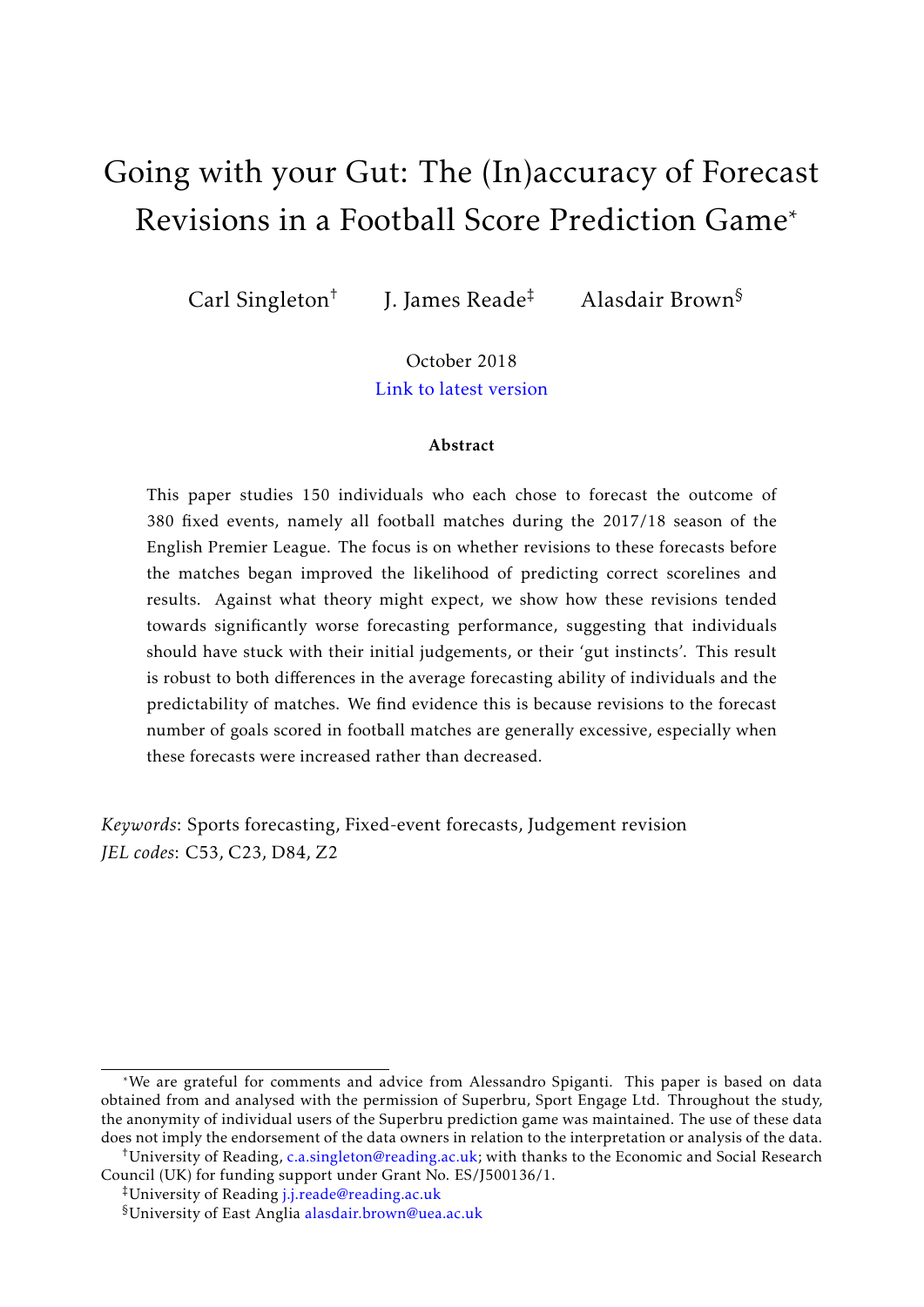## 1 Introduction

Sports fans get pleasure from successfully judging the outcomes of events in advance, in addition to possibly earning financial rewards if they choose to back these judgements at a betting exchange. For the most prominent and prestigious events, this is evidenced by the ready supply of expert opinion in the media beforehand, which must be meeting a demand for insight on what is about to take place.

In this paper, we analyse the judgement forecasts of 150 individuals who chose to play an online football score prediction game for all 380 matches in the 2017/18 season of the English Premier League (EPL), unquestionably the most watched domestic sports league in the world. The forecasts were of exact score outcomes, for example Manchester United to draw 1-1 playing at home against Liverpool. We also observe if, how and when the game players revised these forecasts before each match began. This allows us to ask an important question, the answer of which could apply to wider economic and social contexts: when forecasting the outcome of fixed events based primarily on judgement alone, do revisions or updates improve those forecasts? Or in other words, should individuals stick with their gut instincts? This is a question that has been addressed before in the laboratory (e.g. [O'Connor et al.,](#page-23-0) [1993,](#page-23-0) [2000;](#page-23-1) [Lim and O'Connor,](#page-23-2) [1995\)](#page-23-2). It has also been addressed in the field in the context of company sales forecasting [\(Lawrence and O'Connor,](#page-23-3) [2000\)](#page-23-3). But, to the best of our knowledge, it has never been addressed in a context where large numbers of individuals voluntarily choose to make purely judgement-based forecasts and revisions (or not) at a time of their own choosing for many fixed events.

A reasonable working hypothesis would be that revising football scoreline forecasts as the match kick-off approaches should lead to improved forecast accuracy. There are numerous sources of information which become available to the forecaster over time and which are relevant to football match outcomes: not least betting odds (e.g. [Forrest et al.,](#page-22-0) [2005\)](#page-22-0), other tipsters (e.g. [Forrest and Simmons,](#page-22-1) [2000;](#page-22-1) [Spann and Skiera,](#page-23-4) [2009\)](#page-23-4) and the so-called 'wisdom of crowds' (e.g. [Brown et al.,](#page-22-2) [2018;](#page-22-2) [Brown and Reade,](#page-22-3) [2018;](#page-22-3) [Peeters,](#page-23-5) [2018\)](#page-23-5). Furthermore, there are pre-match shocks which can significantly affect a team's abilities, like an injury to the star goalscorer.<sup>[1](#page-2-0)</sup> However, there are also plausible reasons why revisions to judgement forecasts can lead to worse accuracy. First, there is evidence of bias among forecasts of football match results, such as the 'favourite-longshot' bias (e.g. [Cain et al.,](#page-22-4) [2000;](#page-22-4) [Deschamps and Gergaud,](#page-22-5) [2007](#page-22-5) and 'wishful-thinking' [\(Massey](#page-23-6) [et al.,](#page-23-6)  $2011$  $2011$ ).<sup>2</sup> It is unknown and an outstanding empirical question, which we do

<span id="page-2-0"></span><sup>&</sup>lt;sup>1</sup>Perhaps the most infamous example in recent sporting history occurred just 72 minutes before the 1998 World Cup final. The leading goalscorer in the tournament, Ronaldo, was inexplicably omitted from the starting lineup of Brazil. He was eventually reinstated and started the match, but was clearly not fully fit. Brazil went on to lose the match.

<span id="page-2-1"></span> $2F$ avourite-longshot bias is the tendency to observe in betting markets insufficient money backing the favourites to win, and too much backing the long-shots. Wishful-thinking bias refers to individuals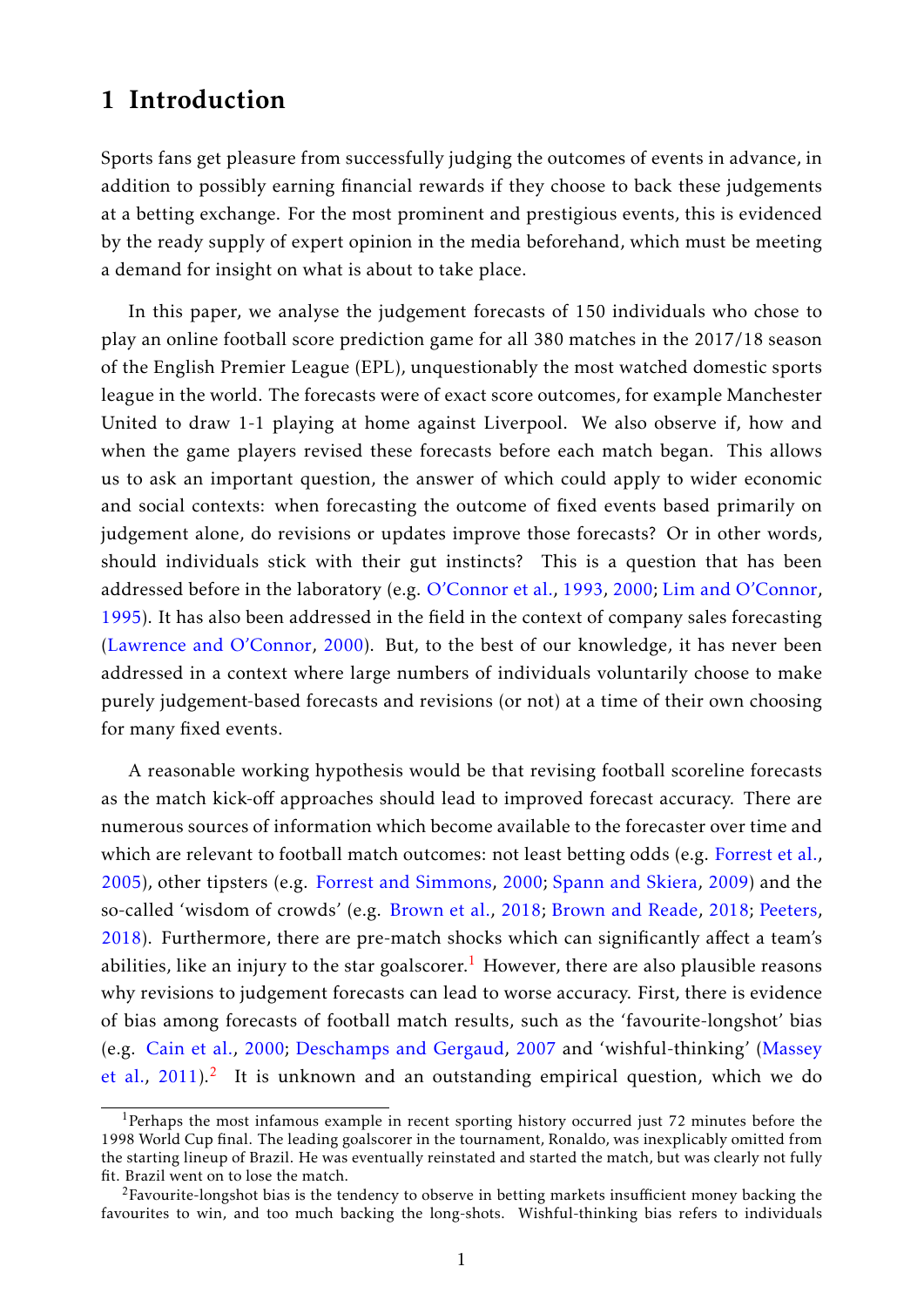not shed any direct light on here, whether these biases weigh more heavily on initial judgement forecasts or subsequent revisions. Second, individuals may anchor on their previous forecast when making a revision, such that revisions are just white noise in the absence of relevant news [\(Clements,](#page-22-6) [1997\)](#page-22-6). Third, the forecasting responses to salient new information can be excessive [\(Kahneman and Tversky,](#page-22-7) [1973;](#page-22-7) [Tversky and](#page-23-7) [Kahneman,](#page-23-7) [1974\)](#page-23-7), overshooting and potentially even worsening the forecast, even if they are in the right direction towards the eventual outcome [\(De Bondt and Thaler,](#page-22-8) [1985,](#page-22-8) [1990;](#page-22-9) [O'Connor et al.,](#page-23-0) [1993;](#page-23-0) [Lawrence and O'Connor,](#page-23-3) [2000\)](#page-23-3).

We consider three main measures of forecast accuracy for football match scorelines: the percentage of correct scores and results, and the score achieved in the predictor game. Each game player revises at least one match forecast during the season and overall 6.3% of the 57,000 forecasts are ever revised, with two-thirds of these only being done so once. Against all three measures, the overall forecast performance is worse in cases when the players ever revised their judgements compared with never. 9.2% of final scoreline forecasts actually happened, compared with 7.7% when that scoreline forecast had been revised at least once. In these cases that were revised, the initial forecasts would have gotten 9.2% of scores correct. Therefore, there is descriptive evidence suggesting that the game players would have been better off sticking with their first judgements rather than ever revising. We also use regression analysis and the panel structure of the data to confirm this result is robust, controlling for the time when forecasts and revisions are made relative to the events taking place, unobserved player forecasting ability and the predictability of each match. We find that scoreline forecasts that were revised had around 80% as great a likelihood of predicting a correct scoreline compared with those that weren't revised, and the players would have done better had they stuck with their original judgements. When match results were revised as well as scorelines, players were only 60-80% as likely to predict a correct result compared with cases where no revisions were made. We also look at the goals scored forecast errors made by the players. There is significant evidence that positive revisions (decreasing the number of goals scored by teams) are generally in the right direction and improve on these errors. However, negative revisions lead to significantly greater forecast errors.

Beyond that already mentioned, this paper contributes to the wider literature on judgemental forecasting (see for a summary [Lawrence et al.,](#page-23-8) [2006\)](#page-23-8). In particular, it provides further evidence that new judgements may not improve on old ones when forecasters make revisions for fixed events. However, here the context is forecasting discrete and relatively low probability outcomes, as opposed to the continuous company sales forecasts or macroeconomic time series previously studied. This paper also adds to the growing list of studies which have used crowd-based data to analyse forecasting

backing the team to win with whom they have the greater affinity. [Massey et al.](#page-23-6) [\(2011\)](#page-23-6) looked at this in the context of a different brand of football: the US National Football League.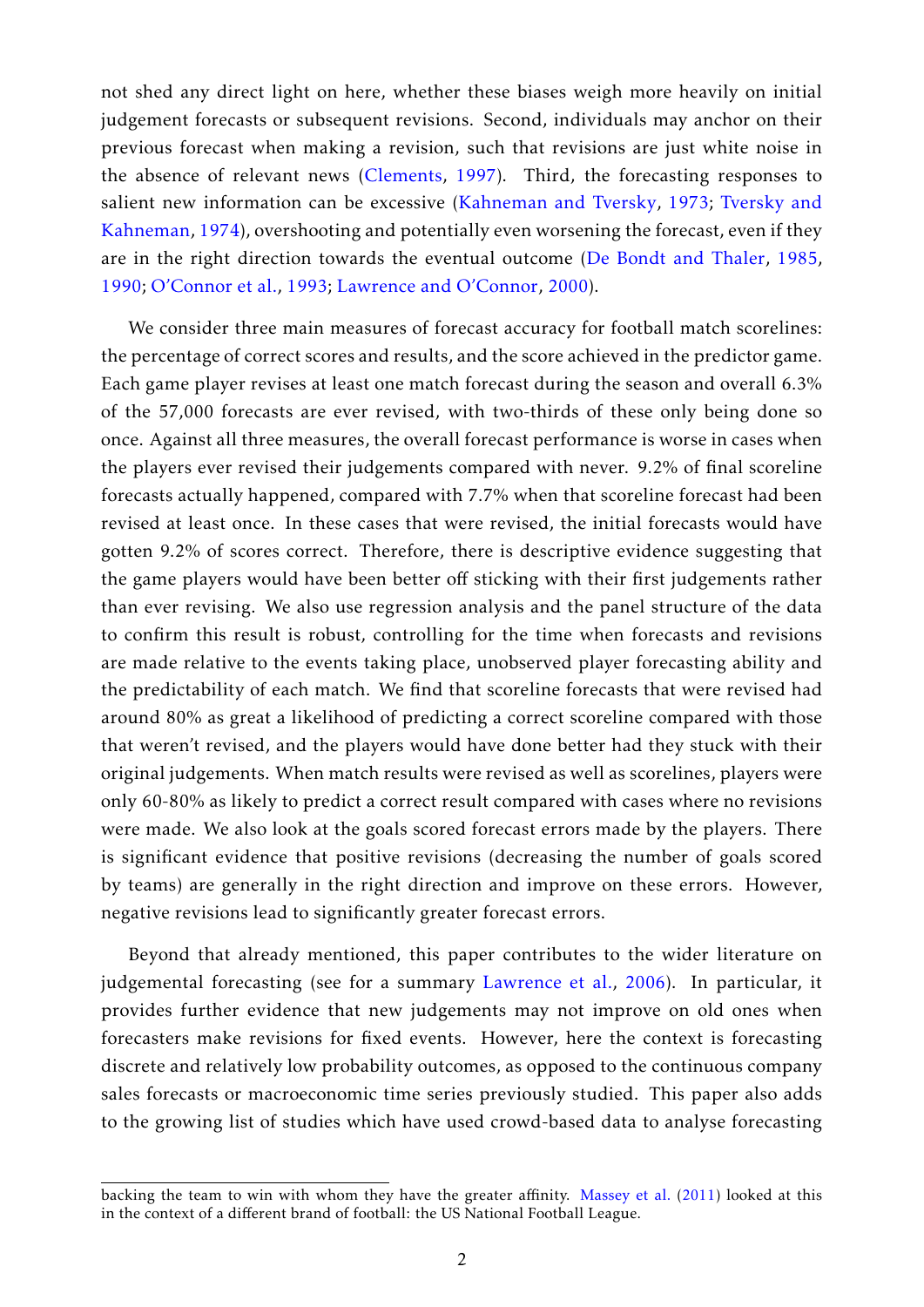behaviour. Unlike the studies of [Brown et al.](#page-22-2) [\(2018\)](#page-22-2) and [Peeters](#page-23-5) [\(2018\)](#page-23-5), the members of the crowd we study are themselves directly making forecasts.

Finally, this paper relates to the literature on using sports to study the practice of forecasting (see for a summary [Stekler et al.,](#page-23-9) [2010\)](#page-23-9). One novelty here for football is that the game players, or tipsters, are forecasting exact scorelines. Several studies have developed statistical models to predict scorelines, though they have only tended to evaluate these models in terms of then forecasting match results (e.g. [Dixon and Coles,](#page-22-10) [1997;](#page-22-10) [Karlis and Ntzoufras,](#page-22-11) [2003;](#page-22-11) [Goddard,](#page-22-12) [2005;](#page-22-12) [Koopman and Lit,](#page-22-13) [2015;](#page-22-13) [Boshnakov](#page-22-14) [et al.,](#page-22-14) [2017\)](#page-22-14). However, no studies have yet looked at how successful individuals are at forecasting these relatively low probability and countably infinite variations on the outcomes of football matches.

The rest of the paper proceeds as follows: Section [2](#page-9-0) describes the Superbru Premier League Predictor Game and the sample of player forecasts which we analyse; Section [3](#page-9-1) measures the forecast accuracy in the game; Section [4](#page-13-0) looks at how making revisions relates to subsequent forecast accuracy; Section [5](#page-10-0) asks whether players' revisions are excessive; and Section [6](#page-11-0) summarises.

### <span id="page-4-1"></span>2 Data

### 2.1 The Superbru Premier League Predictor Game

Superbru is an online platform for sports-based predictor and fantasy games. It is trademarked and managed by a South Africa based company, Sport Engage Ltd, who use the platform for marketing purposes. Across all the games on the platform there are over 1.5 million registered users, who each play one or more of the games. These cover multiple sports, including cricket, rugby union, cycling, golf, motorsports and American football, among others. This paper focuses on the English Premier League Predictor Game. As of September 2019, there were 89,000 players of this game. Despite focusing on English football, the players are global, with just over a sixth based in the United Kingdom.<sup>[3](#page-4-0)</sup>

The game is simple. In advance of each EPL fixture the player submits his forecast for the outcome of the match. There are 380 matches in a season between August and May of consecutive years. The forecasts are in the form of scorelines, for example 2-1, where the first number refers to the number of goals forecast to be scored by the team playing at home (their own stadium), and the second refers to the goals forecast for the opposition, who are playing away from home. There are 20 teams in the EPL, and each team plays all the others twice, home and away. All games end in regular time and there

<span id="page-4-0"></span><sup>&</sup>lt;sup>3</sup>Statistics obtained from [www.superbru.com.](www.superbru.com)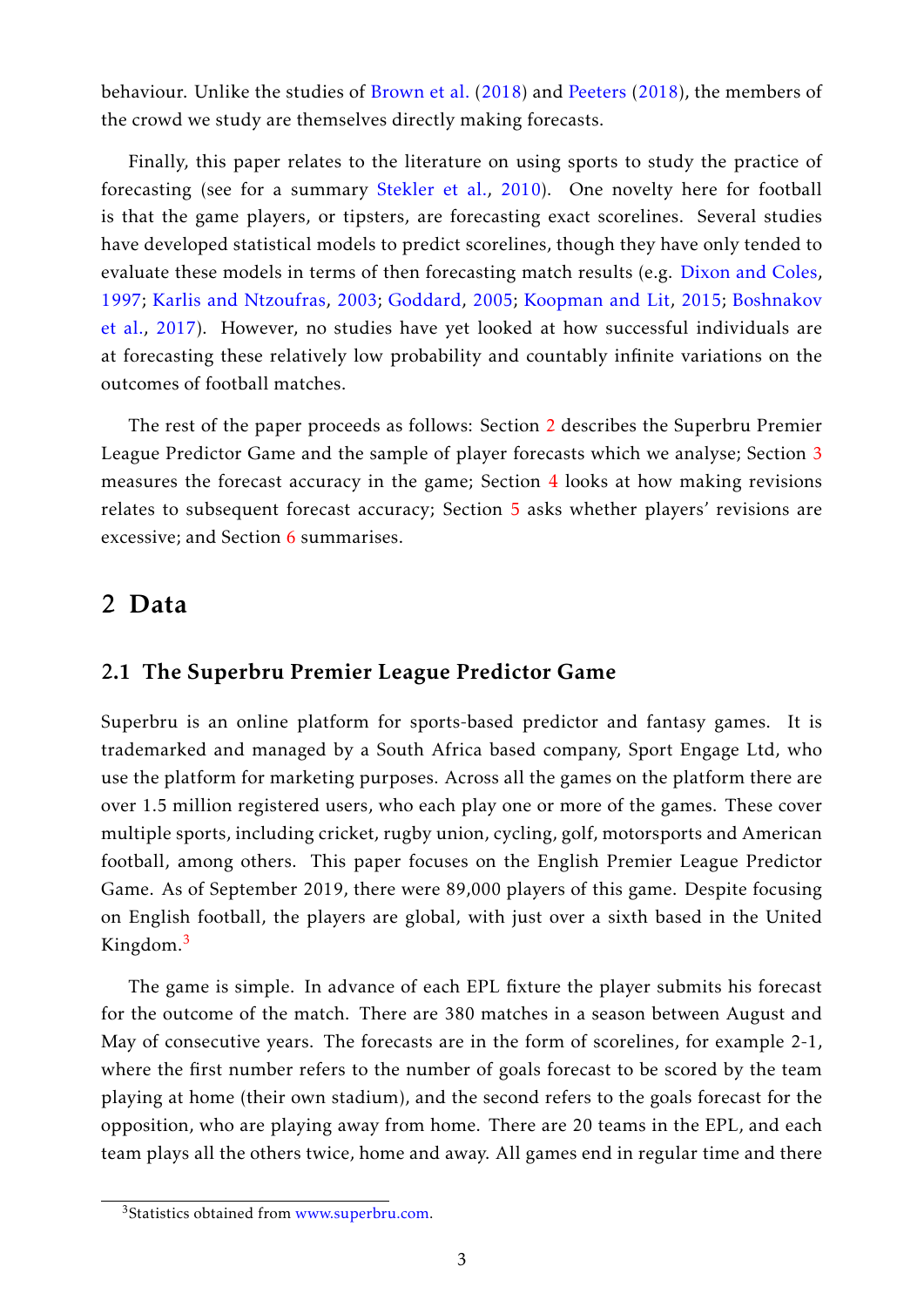are three possible result outcomes: a home win, an away win or a draw. The aim of the game is to accumulate points through accurate forecasts of scorelines and results. Each forecast is awarded one of four possible amounts of points:

0 points: result is incorrect

- 1 point: result is correct
- 1.5 points: result is correct and forecast has a 'closeness' score  $\leq 1.5$  (see below)
- 3 points: scoreline is correct (and implies that result is correct too).

A forecast is determined to be close to the actual outcome of a match using Superbru's own metric of 'closeness', given by:

<span id="page-5-1"></span>
$$
closeness_{ij} = |gd_j - \widetilde{gd}_{ij}| + \frac{|gs_j - \widetilde{gs}_{ij}|}{2},
$$
\n(1)

where *i* denotes a game player and *j* denotes a match. *gd<sup>j</sup>* refers to the goal difference outcome of the match, measured as the home minus the away goals scored, and  $gs_j$  refers to the actual outcome sum of goals scored by both teams. The equivalent accented terms refer to the values implied by player *i*'s forecast. In practice, a player will earn 1.5 closeness points if they forecast the correct result and the predicted scoreline has one goal more or less for one or both teams than the actual outcome of the match.

Players of the predictor game have several possible incentives to make accurate forecasts. First, there is a game leaderboard for each season. After each round of matches (typically 10), a player receives their global and nation rankings, both for that particular round and for the season as a whole up to that point. These are expressed in absolute terms and as percentiles. The player can also earn eighteen different badges, corresponding to achievements in the game, such as for accuracy, streaks of correct results or scores and achieving a globally high rank at any point. Players can also organise themselves into their own pools or leagues, perhaps competing against friends and family. Finally, there are cash prizes on offer for the number of correct scores achieved in a round. $4$ 

In practice, playing the game works as follows. Users access their game accounts and are immediately asked for forecasts of the upcoming round of EPL fixtures. Each match forecast is keyed in numerically and saved automatically after both the home and away goals are inputted. A user does not have to provide predictions on all the fixtures in a round. They can also make forecasts from the present day right up to the end of the season, for all future fixtures. No information is revealed to a player about what other players have forecast for a match unless they 'lock' their prediction. Locking a prediction prevents a player from further revising it, but they are then given information on the distribution of other players' predictions over possible scorelines for that match. If a

<span id="page-5-0"></span> ${}^{4}$ The number of correct scoreline forecasts in a round, out of 10, earns the following prizes: 6, a Premier League jersey (cash value £50+); 7, £500; 8, £1*,*000; 9, £10*,*000; 10, £50*,*000.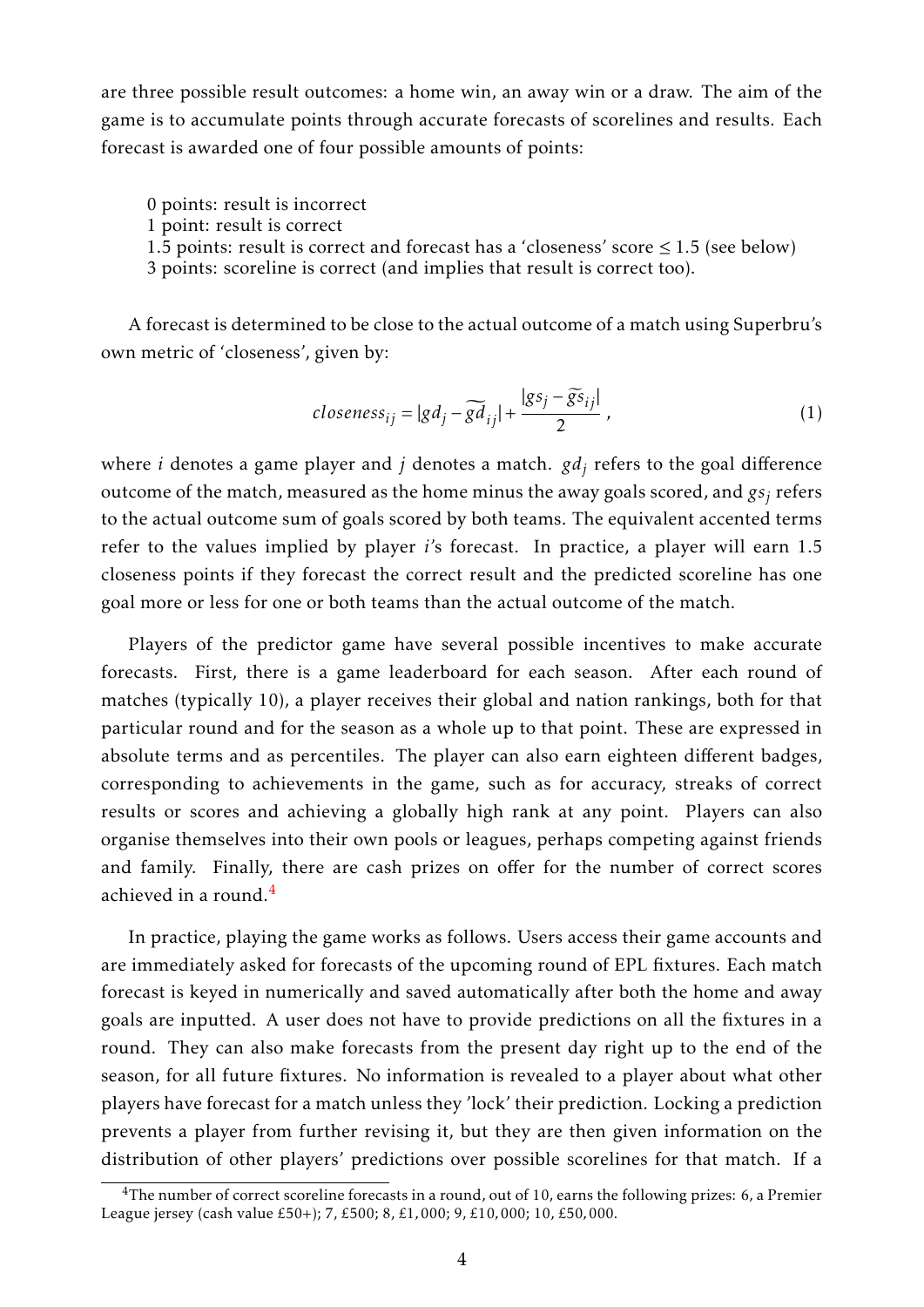prediction is not locked, then it can be revised at any point up to the start of the match. After each round, players are sent an email update on their forecast accuracy, their game scores and relative rankings. Email reminders are also sent a couple of days before each round of matches, reminding players to make forecasts. The online game is available on PC and as an app for mobile devices. From our own experience, the process of making new forecasts for each round of fixtures is relatively costless, taking no more than a minute on a mobile phone, perhaps after being prompted by a reminder email. Revising those forecasts is similarly not time intensive. We presume that the game players are not using statistical modelling to make forecasts and are generally applying their best judgements, affected by whatever personal biases they might have.

#### 2.2 A sample of game players

The administrators of the online prediction game provided us with all the forecasts made during the 2017/18 season by 150 players. These players were randomly sampled from the population of Superbru users who 'completed' the game, i.e who made forecasts for all 380 Premier League matches that season. We can distinguish the order in which players made multiple forecasts (revisions) for any particular match. To the nearest minute we observe the time at which each forecast was made. The 150 players are otherwise completely anonymous, and we have no information, for example, on team affiliations (which EPL club they are a fan of), ages or nationalities.

Table [1](#page-7-0) shows some descriptive statistics for the sample of 57,000 final match forecasts in the sample, as well as for the actual outcomes of the 380 matches during the EPL 2017/18 season. For home goals scored forecasts, the players are more conservative than reality, though the average actual number of away goals scored reflects their forecasts closely. Overall, the mean total number of goals forecast to be scored by both teams in a match is 2.58, 0.1 goals lower than what occurred. The final forecast number of goals shows less variation across matches than in the outcomes. Looking at the frequency of scoreline forecasts, the game players tend to predict lower-scoring matches with one exception: only 1.5% of forecasts were for no goals in a game, compared with 8.4% of matches ending this way. This difference also accounts for why the game players forecast fewer draws, 18.9%, compared with among outcomes, 26.1%. Taking account of this under-prediction of draws, there does not seem to be any clear bias in the forecasts for the team playing at home to win as opposed to the away team. The average time between the final scoreline forecast and the kick-off of a match is 81 hours, and the median is 55 hours. Some forecasts were made weeks or even months before the match took place.<sup>[5](#page-6-0)</sup> In general, the game players are not waiting until right before kick-off to make

<span id="page-6-0"></span> $5$ We do not have data on when players were sent email summaries of their forecasting performance or reminders to make forecasts. From playing the game ourselves, reminders are sent around 2-3 days ahead of a round of fixtures (e.g. on a Wednesday or Thursday for matches on a Saturday to Monday), which is consistent with the timing patterns we observe.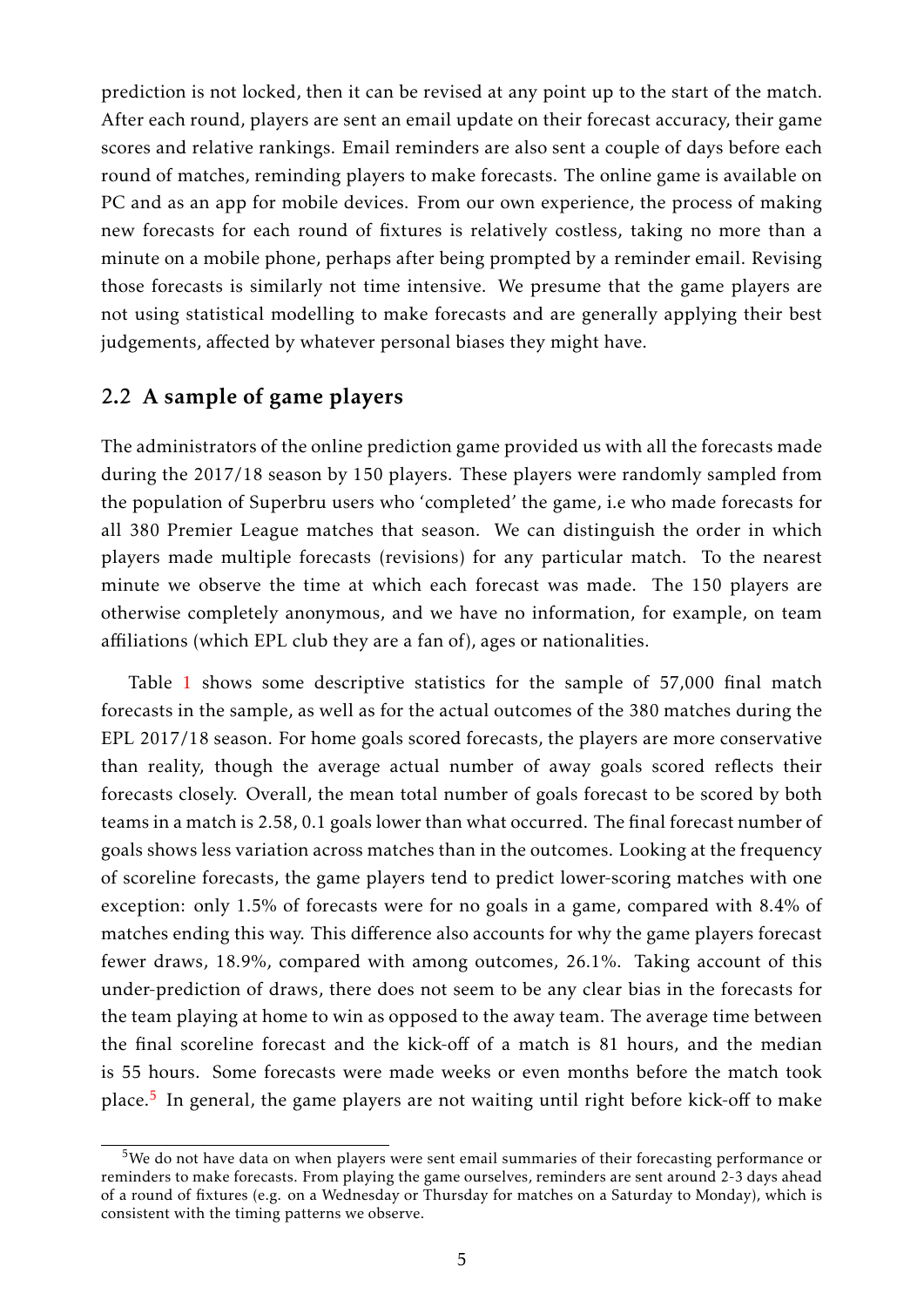their forecasts. This would frequently lead them to ignore what could be considered important information relating to match outcomes, such as which of a team's footballers are available for selection (typically announced 48-72 hours before a match) or even which footballers will take to the field (typically announced less than 1 hour before kick-off).

<span id="page-7-0"></span>

|                |      |                | Final predictions |      |          |        |              | Actual outcomes  |                |          |
|----------------|------|----------------|-------------------|------|----------|--------|--------------|------------------|----------------|----------|
|                | Mean | Med.           | Min.              | Max. | St. dev. | Mean   | Med.         | Min.             | Max.           | St. dev. |
| Home goals     | 1.42 | $\mathbf{1}$   | $\mathbf{0}$      | 9    | 0.96     | 1.53   | $\mathbf{1}$ | $\boldsymbol{0}$ | $\overline{7}$ | 1.34     |
| Away goals     | 1.15 | $\mathbf{1}$   | $\boldsymbol{0}$  | 6    | 0.97     | 1.15   | $\mathbf{1}$ | $\boldsymbol{0}$ | 6              | 1.18     |
| Match goals    | 2.58 | $\mathfrak{Z}$ | $\mathbf{0}$      | 11   | 1.09     | 2.68   | 3            | $\mathbf{0}$     | 9              | 1.66     |
| Hours to k-off | 81.4 | 55.3           | $-0.0$            | 3677 | 151.5    |        |              |                  |                |          |
| Result $(\%):$ |      |                |                   |      |          |        |              |                  |                |          |
| Home win       |      |                | 48.17             |      |          |        |              | 45.33            |                |          |
| Away win       |      |                | 32.94             |      |          |        |              | 28.42            |                |          |
| Draw           |      |                | 18.90             |      |          |        |              | 26.05            |                |          |
| Scores $(\%):$ |      |                |                   |      |          |        |              |                  |                |          |
| $0 - 0$        |      | 1.5            |                   |      |          |        |              | 8.4              |                |          |
| $1 - 0$        |      |                | 10.1              |      |          |        | 11.6         |                  |                |          |
| $2 - 0$        |      |                | 10.7              |      |          | 7.1    |              |                  |                |          |
| $0 - 1$        |      |                | 5.1               |      |          | 6.1    |              |                  |                |          |
| $0 - 2$        |      |                | 6.0               |      |          |        |              | 3.9              |                |          |
| $1 - 1$        |      |                | 13.8              |      |          | 11.8   |              |                  |                |          |
| $2 - 1$        |      |                | 15.1              |      |          |        |              | 8.4              |                |          |
| $1 - 2$        |      |                | 12.7              |      |          |        |              | 6.3              |                |          |
| other          |      |                | 25.0              |      |          |        |              | 36.3             |                |          |
| Players - $n$  |      |                |                   |      |          | 150    |              |                  |                |          |
| Matches - m    |      |                |                   |      |          | 380    |              |                  |                |          |
| Total - N      |      |                |                   |      |          | 57,000 |              |                  |                |          |

TABLE 1: Sample descriptive statistics

Notes: author calculations using a sample of Superbru user data from 2017/18.

#### 2.3 Forecast revisions in the game

Game players can revise their forecasts as many times as they like and at any point before a match kicks off. We define these goals revisions by:

<span id="page-7-1"></span>
$$
r_{ijk} = f'_{ijk} - f_{ijk} \tag{2}
$$

where  $k \in \{h, a\}$  denotes whether the revision is made to the home or away goals scored.  $f_{ijk}$  denotes the new forecast following a revision and  $f'_{ijk}$  refers to some previous forecast. The vast majority of scoreline predictions by the players are never revised. Before describing this relatively small number of revisions, first we consider the possibility that some observed revisions are simply mistakes (palpable errors or 'typos') made when players submit their forecasts. Appendix Table [A1](#page-24-0) shows the extent of all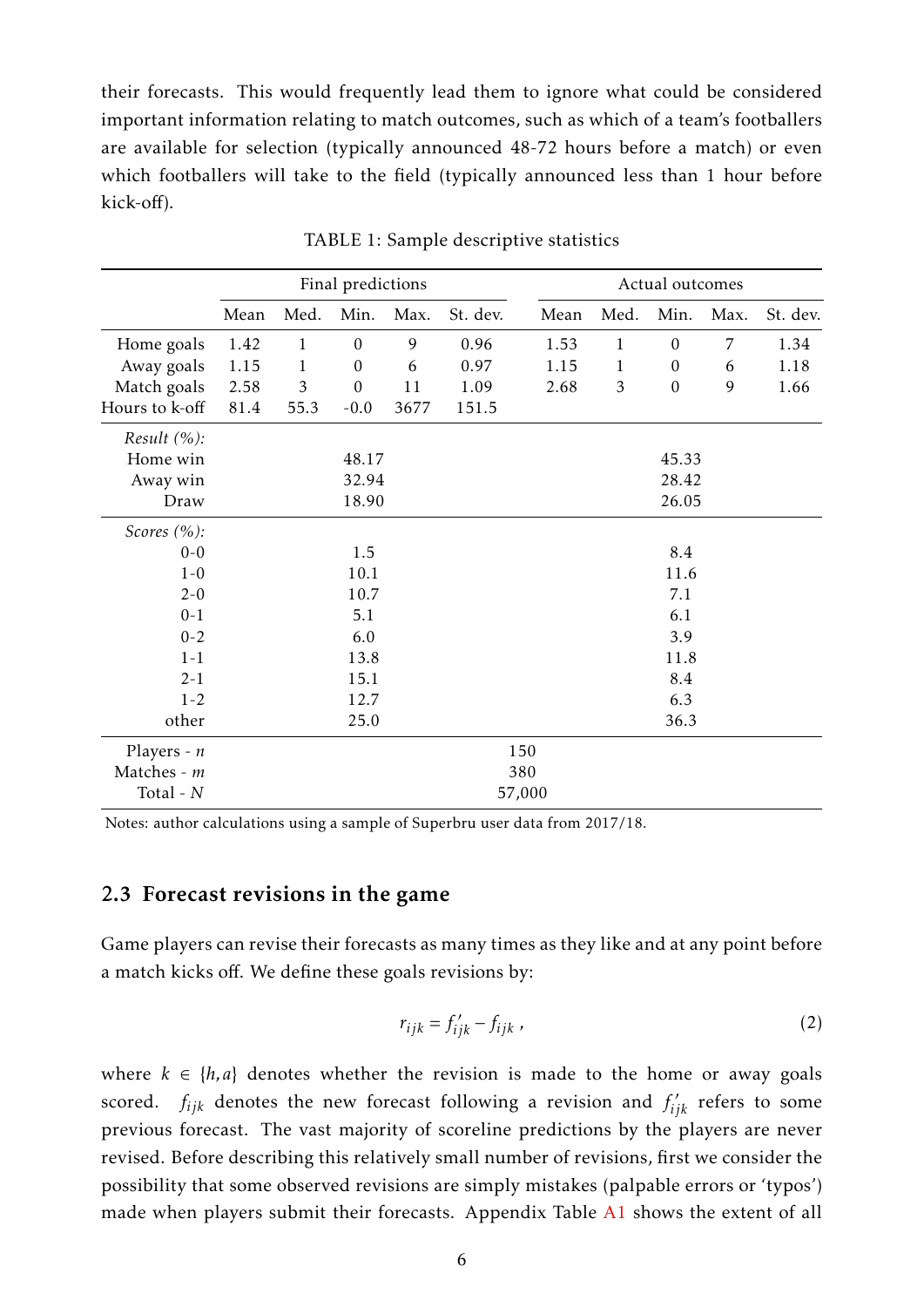home and away goals revisions made in the sample between first and final scoreline predictions. There is suggestive evidence that some revisions are just players correcting their mistakes. For example, of the 3,781 forecasts ever revised, 31 revisions are by players decreasing the away goals scored forecast by 8 goals. As you can see from Table [1,](#page-7-0) the away team never actually scored 8 goals during the season, neither did any player predict they would score 8 with their final forecast. This compares with only single instances where players decreased their away goals forecasts by 7 and 9 goals. This would be consistent with mistakes made when submitting forecasts on the Superbru platform from a mobile device using the ITU E 1.161 layout for a numbers keypad (i.e. with the 8 key above the 0). If in some cases players are correcting palpable forecast errors rather than making true revisions, and we are unable to distinguish these from one another, then we would anticipate estimating an improvement in forecast accuracy following an observed revision which is biased upwards. To partially address this, we arbitrarily label as 'mistakes' any scoreline revisions which involved the forecast number of home or away goals being revised by more than two goals, in either direction. This relabels 199 forecast cases as never having been revised. Tables [2](#page-9-0)[-4](#page-9-2) describe the remaining 3,582 forecasts which were revised.

Table [2](#page-9-0) presents statistics on the frequency of revisions over game players and matches. Every player makes at least one revision during the season. The average number of forecasts revised by players is 25, with the median number being 15 (4%). Conditional on revising the scoreline, players might also revise the result. A player did this on average 12 times during the season. We could expect that some matches are less likely to have forecasts revised than others. This could be due to the timing of a match kick-off or any especially pertinent new information, for example an injury during the warm-up to one team's goalkeeper or primary goal scorer. There is some variation across matches in the extent to which scorelines and results are revised, with a standard deviation of 3 forecasts for both. We know when revisions were made. Typically, the time between the final and first forecast is around a minute. However, the mean time between is almost two days, accounted for by a small number of players who revised their predictions after a long period of time. The average home goals revision and the average away goals revision are a decrease of 0.15 and 0.13, respectively. As shown by Table [3,](#page-9-1) the clear majority (86%) of forecasts which are revised only involve the player revising either the home or away goals, with a slightly greater tendency to revise the away goals, and a tendency to make more conservative final forecasts. Table [4](#page-9-2) also reflects this, showing if and how results were revised, with revisions tending more towards a win by the away side than the home. There is also evidence that players' first scoreline forecasts tend to favour draws more than after they are revised.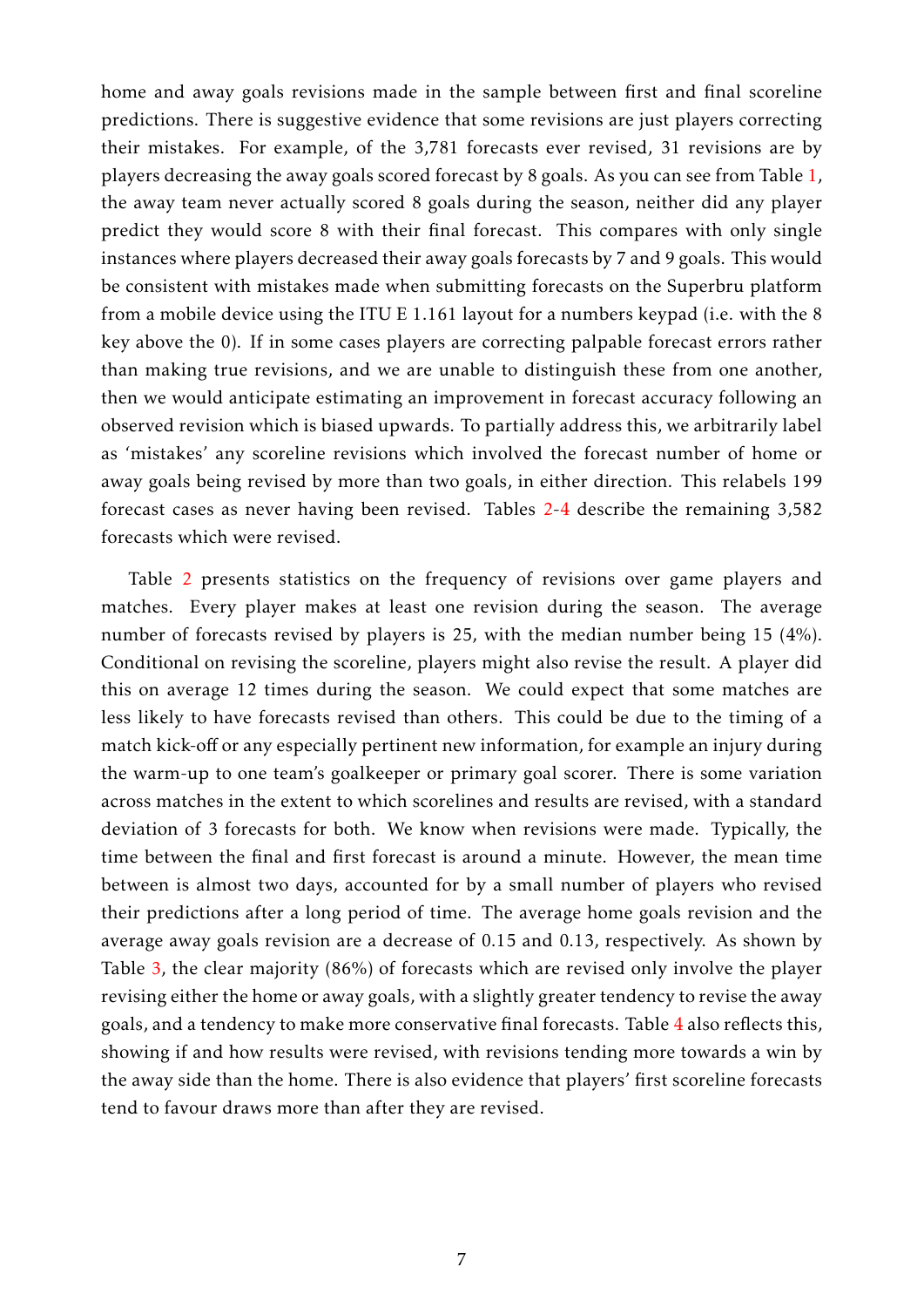<span id="page-9-0"></span>

|                                         | Mean    | Med.     | Min.            | Max.           | St. dev. |
|-----------------------------------------|---------|----------|-----------------|----------------|----------|
| Number of forecasts revised per player: |         |          |                 |                |          |
| Score                                   | 23.86   | 15       | 1               | 215            | 28.73    |
| Result                                  | 11.80   | 7        | $\theta$        | 113            | 14.21    |
| Number of forecasts revised per match:  |         |          |                 |                |          |
| Score                                   | 9.43    | 9        | $\overline{2}$  | 22             | 3.37     |
| Result                                  | 4.67    | 4        | $\theta$        | 15             | 3.41     |
| Hours between final and first forecast  | 45.97   | 0.02     | $\theta$        | 1699           | 157.66   |
| Home goals revision - $r_{ijh}$         | $-0.15$ | $\Omega$ | $-2$            | $\overline{2}$ | 0.84     |
| Away goals revision - $r_{ija}$         | $-0.13$ | $\Omega$ | $-2$            | 2              | 0.91     |
| Total number of forecasts revised:      |         |          |                 |                |          |
| Score                                   |         |          | $3,582(6.31\%)$ |                |          |
| Result                                  |         |          | 1,722 (3.12%)   |                |          |

TABLE 2: Forecast revision descriptive statistics

Notes: author calculations using a sample of Superbru user data from 2017/18.

<span id="page-9-1"></span>

|           |                |      | Away - $r_{ija}$ |       |     |                |       |  |  |  |  |
|-----------|----------------|------|------------------|-------|-----|----------------|-------|--|--|--|--|
|           |                | $-2$ | $-1$             | 0     |     | $\overline{2}$ | Total |  |  |  |  |
|           | $-2$           | 9    | 22               | 70    | 16  | 3              | 120   |  |  |  |  |
| $r_{ijh}$ | $-1$           | 19   | 229              | 748   | 143 | 15             | 1,154 |  |  |  |  |
|           | $\mathbf{0}$   | 108  | 797              | N/A   | 542 | 59             | 1,651 |  |  |  |  |
|           | T.             | 23   | 120              | 446   | 146 | 7              | 742   |  |  |  |  |
| Home      | $\overline{2}$ | 9    | 10               | 28    | 8   | 5              | 60    |  |  |  |  |
|           | Total          | 168  | 1,178            | 1,437 | 855 | 89             | 3,582 |  |  |  |  |

TABLE 3: Goals revisions, *>* |2| excluded: first forecast minus final

Notes: author calculations using a sample of Superbru user data from 2017/18. See Appendix Table [A1](#page-24-0) for all user revisions.

TABLE 4: Updated result forecasts following goals revisions

<span id="page-9-2"></span>

|          |                      | Away              | Updated<br>Draw   | Home                | Total                 |
|----------|----------------------|-------------------|-------------------|---------------------|-----------------------|
| Original | Away<br>Draw<br>Home | 670<br>370<br>177 | 306<br>127<br>347 | 121<br>451<br>1,013 | 1,097<br>948<br>1,537 |
|          | Total                | 1,217             | 780               | 1,585               | 3,582                 |

Notes: author calculations using a sample of Superbru user data from 2017/18. Follows from Table [3](#page-9-1) in so far as any score revisions by *>* |2| away or home goals are excluded from the sample of forecast updates.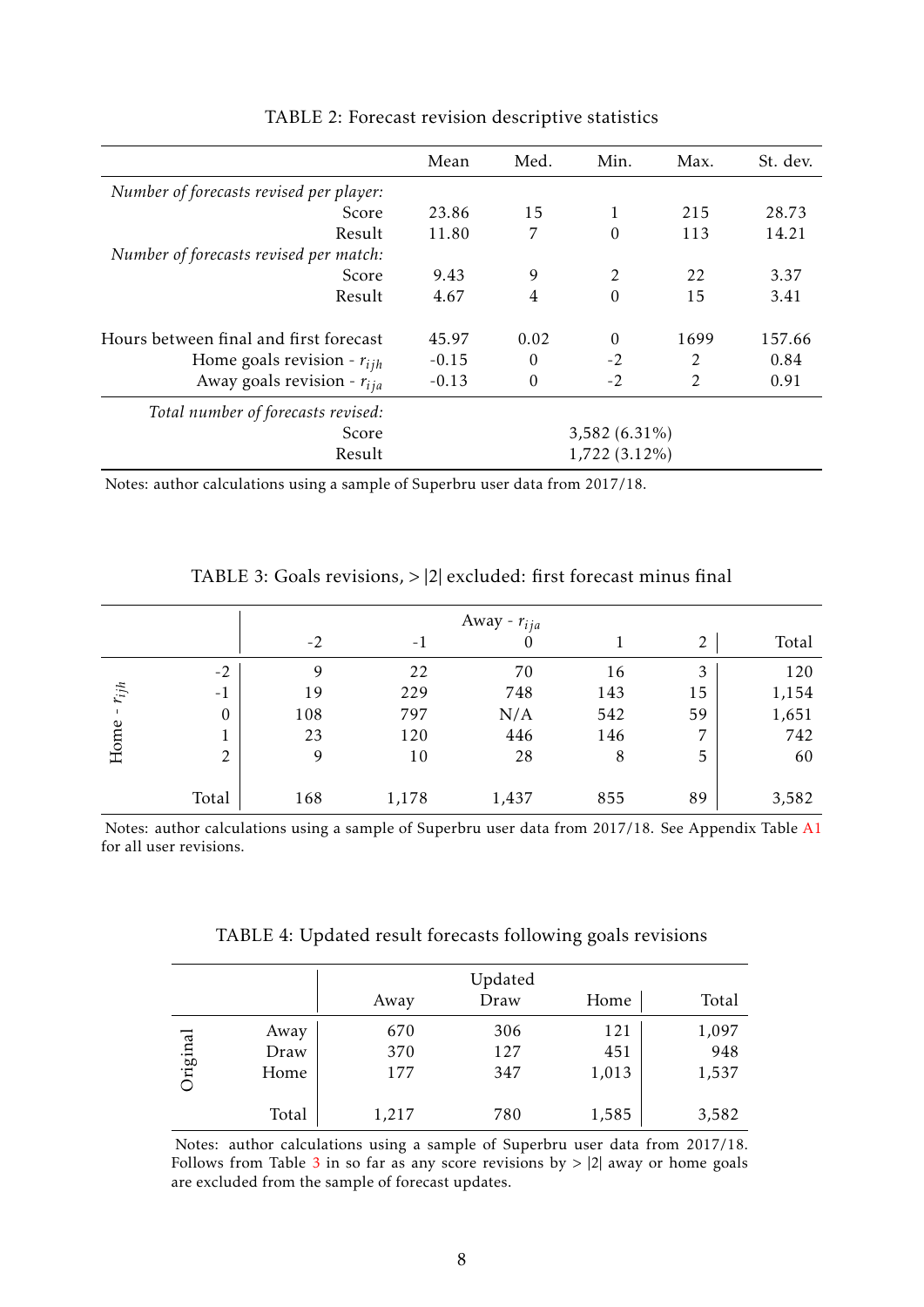### <span id="page-10-2"></span>3 Forecast accuracy in the game

We consider four measures of forecast accuracy. Assuming that the players are playing the game to win and achieve a high ranking, we use the number of points awarded to each forecast in the game, which we simply refer to as the 'Superbru' measure. Related, we measure the 'closeness' of forecasts, as defined by Equation [\(1\)](#page-5-1), and where a lower score implies a more accurate forecast. We also look at the percentage of correct scoreline and result forecasts.

The first row of Table [5](#page-10-0) gives the forecast accuracy for all 57,000 final predictions in the sample of game players. The average Superbru score and closeness was 0.79 and 2.24, respectively. Over the whole season, the best player accumulated 350.5 points, whereas the worst player gained just 208. The median season score was 300.75, with a standard deviation of 19.5 points. Some matches were more 'predictable' than others.<sup>[6](#page-10-1)</sup> There were matches during the season when not a single player forecast the correct scoreline or result. Similarly, there were matches where every player forecast the correct result. Just less than half of the 57,000 forecasts were in line with the actual match result. 9.16% of scorelines were correctly forecast by the players, with the best player achieving 13.42% correct picks, and the worst 5.52%.

<span id="page-10-0"></span>

|                             |       | Correct $(\% )$ | Superbru                |                        |
|-----------------------------|-------|-----------------|-------------------------|------------------------|
|                             | Score | Result          | Game score <sup>†</sup> | Closeness <sup>‡</sup> |
| Overall/Mean $(N = 57,000)$ | 9.16  | 49.55           | 0.79                    | 2.24                   |
| Players ( $n = 150$ ):      |       |                 |                         |                        |
| Median                      | 9.21  | 49.87           | 300.75                  | 2.23                   |
| Min.                        | 5.52  | 35.53           | 208                     | 2.00                   |
| Max.                        | 13.42 | 55.00           | 350.5                   | 2.66                   |
| St. dev.                    | 1.56  | 2.65            | 19.52                   | 0.12                   |
| Matches ( $m = 380$ ):      |       |                 |                         |                        |
| Median                      | 4.67  | 41.67           | 112.50                  | 1.96                   |
| Min.                        | 0.00  | 0.00            | 0.00                    | 0.82                   |
| Max.                        | 43.33 | 100.00          | 318.50                  | 6.32                   |
| St. dev.                    | 10.47 | 34.65           | 81.48                   | 1.04                   |

TABLE 5: Final forecast accuracy

† Statistics for the the cumulative game score over matches for players and for the cumulative game score over players for matches. The Game score metric is described in Section [2.](#page-4-1)

‡ Statistics for the mean value of closeness for players throughout the season and for the mean value of closeness for matches over all players. Closeness for each forecast defined as per equation [\(1\)](#page-5-1). Notes: author calculations using a sample of Superbru user data from 2017/18.

<span id="page-10-1"></span> $6$ Superbru provide players with a measure of 'predictability' for matches in their performance summaries after each round.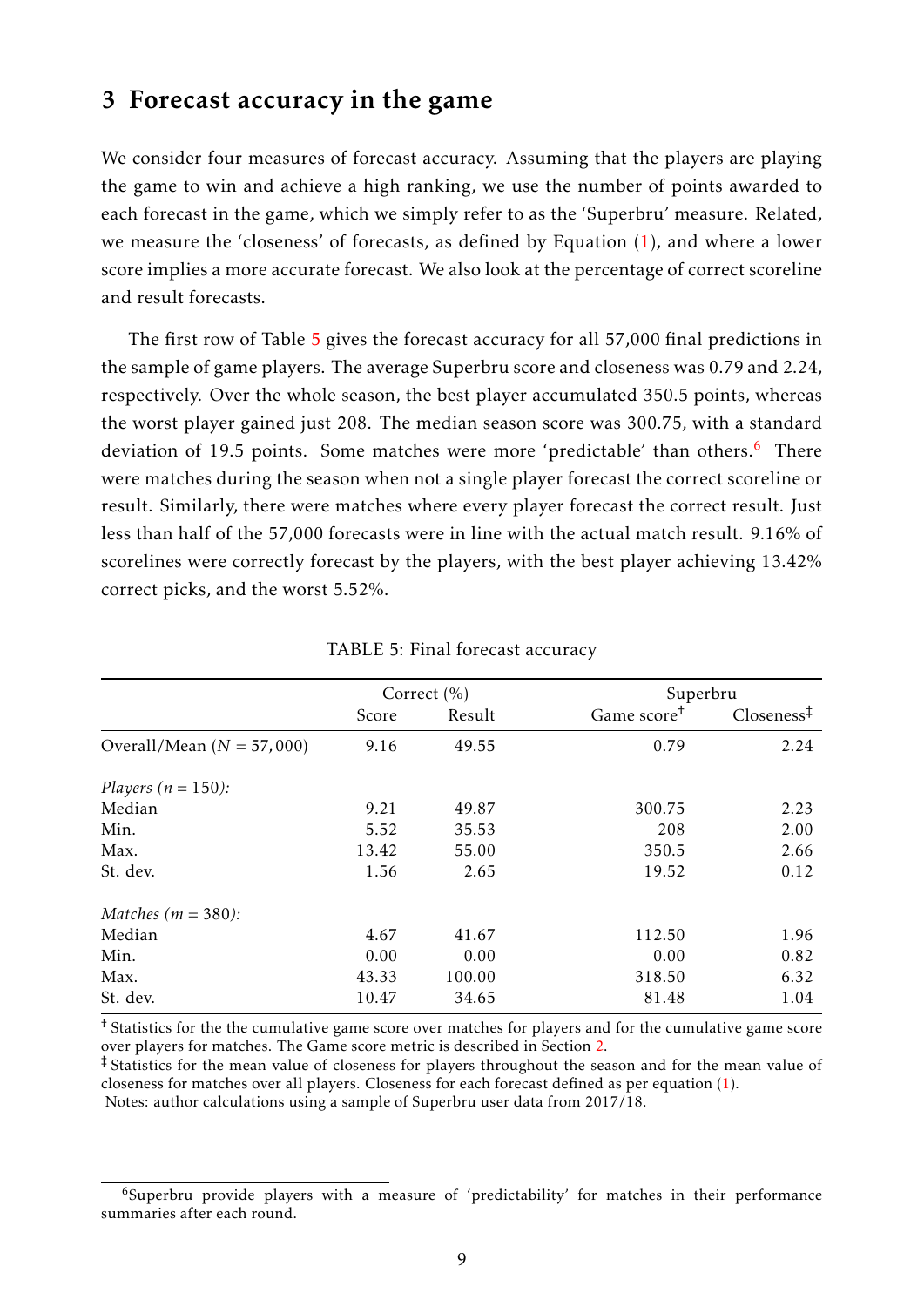### 3.1 Forecast revisions and accuracy

Table [6](#page-11-0) summarises the forecast accuracy in the game depending on whether predictions were revised. For comparison, the first row repeats the overall accuracy for final forecasts. The second row looks at the accuracy when either the match scoreline or result forecast were never revised by the player. The accuracy is marginally higher than overall across all four measures considered. The third row of Table [6](#page-11-0) describes the accuracy of final forecasts when they had at some point been previously revised by the game players. In these cases, 7.7% of correct scoreline forecasts were made, compared with 9.3% for forecasts which were never revised. Similarly, when results are revised, game players tended to have less forecasting success, and thus the Superbru game scores were also on average lower. However, the fourth row shows that players' first forecasts, i.e. before revision, would have on average achieved the correct score more often than their final forecasts: over 9% correct and at approximately the same rate as forecasts which were never revised. Around a third of the match forecasts where scores were revised saw multiple changes. Therefore, we also look at the accuracy of the forecasts most recent to the final ones, still finding that over 9% of these scoreline picks would have been correct if players had stuck with their earlier judgements. In contrast, in the 1,722 cases were the result forecast was ever revised, corresponding to larger goals revisions, the previous forecasts of players were on average no more accurate than their final forecasts.<sup>[7](#page-11-1)</sup>

|  |  | TABLE 6: Revisions and forecast accuracy |  |
|--|--|------------------------------------------|--|
|--|--|------------------------------------------|--|

<span id="page-11-0"></span>

|                                                              | Score | Correct $(\% )$<br>Result |      | Superbru (Mean)<br>Closeness<br>Game score |  |  |
|--------------------------------------------------------------|-------|---------------------------|------|--------------------------------------------|--|--|
| 1. All final forecasts (57,000)                              | 9.16  | 49.55                     | 0.79 | 2.24                                       |  |  |
| 2. Final forecast, never revised $(53,418/55,228)^{\dagger}$ | 9.26  | 49.96                     | 0.80 | 2.24                                       |  |  |
| 3. Final forecast, revised $(3,582/1,772)^{+}$               | 7.71  | 36.63                     | 0.74 | 2.28                                       |  |  |
| 4. First forecast $(3,582/1,772)^{+}$                        | 9.21  | 35.16                     | 0.76 | 2.29                                       |  |  |
| 5. Previous to final forecast $(3,582/1,772)^{\dagger}$      | 9.02  | 35.21                     | 0.76 | 2.32                                       |  |  |

† The first and second numbers in parentheses give the number of score and result picks (never) revised, respectively.

<span id="page-11-1"></span> $7$ The statistics in Table [6](#page-11-0) excluded 'mistakes' from the set of revisions, i.e. scorelines where the home or away goals forecast were revised by more than 2 goals by a player. However, we find qualitatively similar results when we include these other 199 observations. For the percentage of correct scores, for example, we find the following, where the number in parentheses refers to the equivalent row in Table [6:](#page-11-0) (2), 9.26%; (3), 7.72%; (4), 9.21%; (5), 8.72%.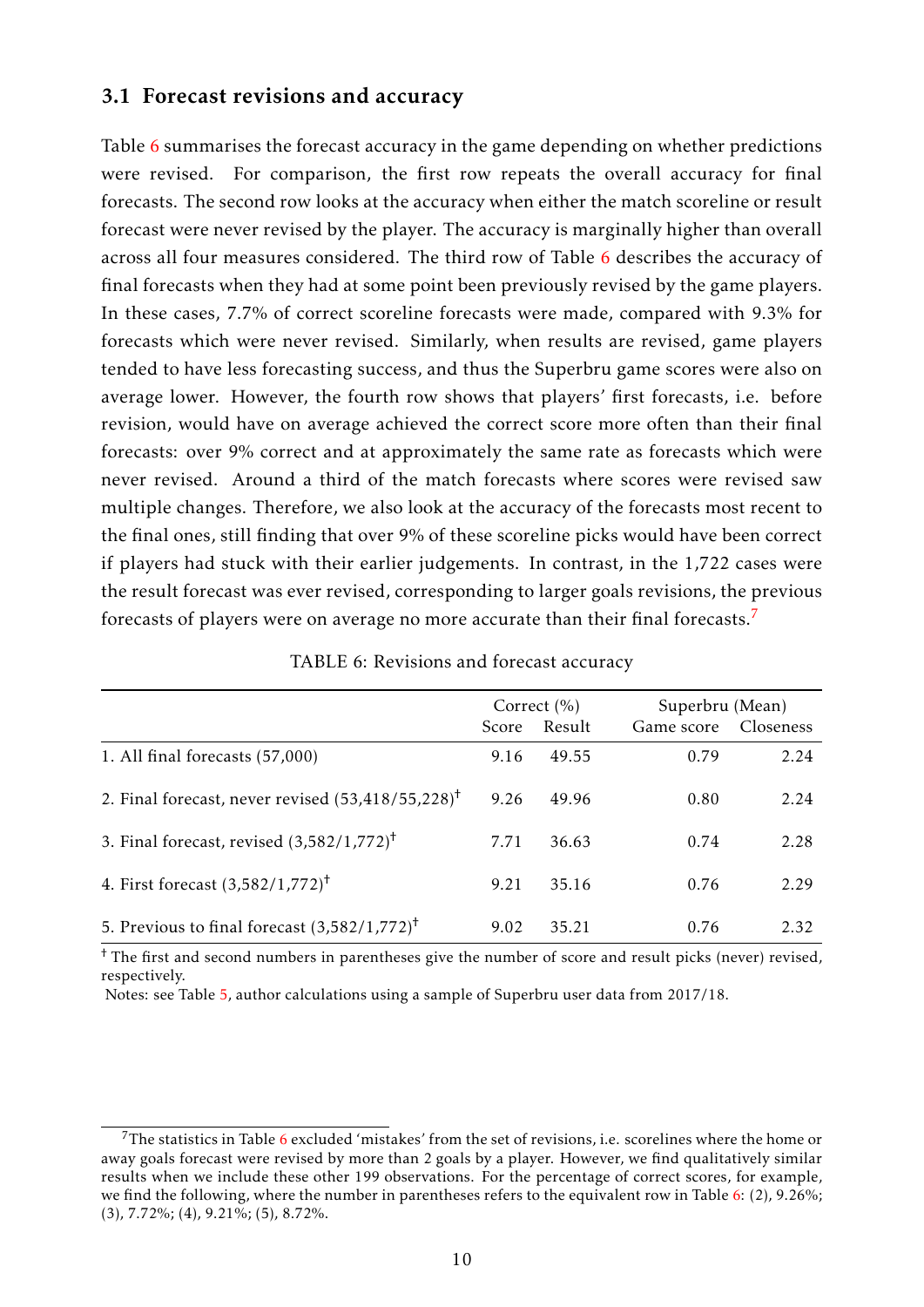<span id="page-12-0"></span>FIGURE 1: Distributions of final and first forecast errors: scoreline predictions which were ever revised only



Notes.- author calculations using Superbru user data from 2017/18. Goal difference and goals scored forecast errors are computed by subtracting the actual match outcome from the player's forecast. "Final" refers to the final forecasts ever revised by players. "First" refers to the first forecasts in those cases. Follows from Table [3](#page-9-1) in so far as any score revisions by *>* |2| away or home goals are excluded from the sample of forecast updates displayed here.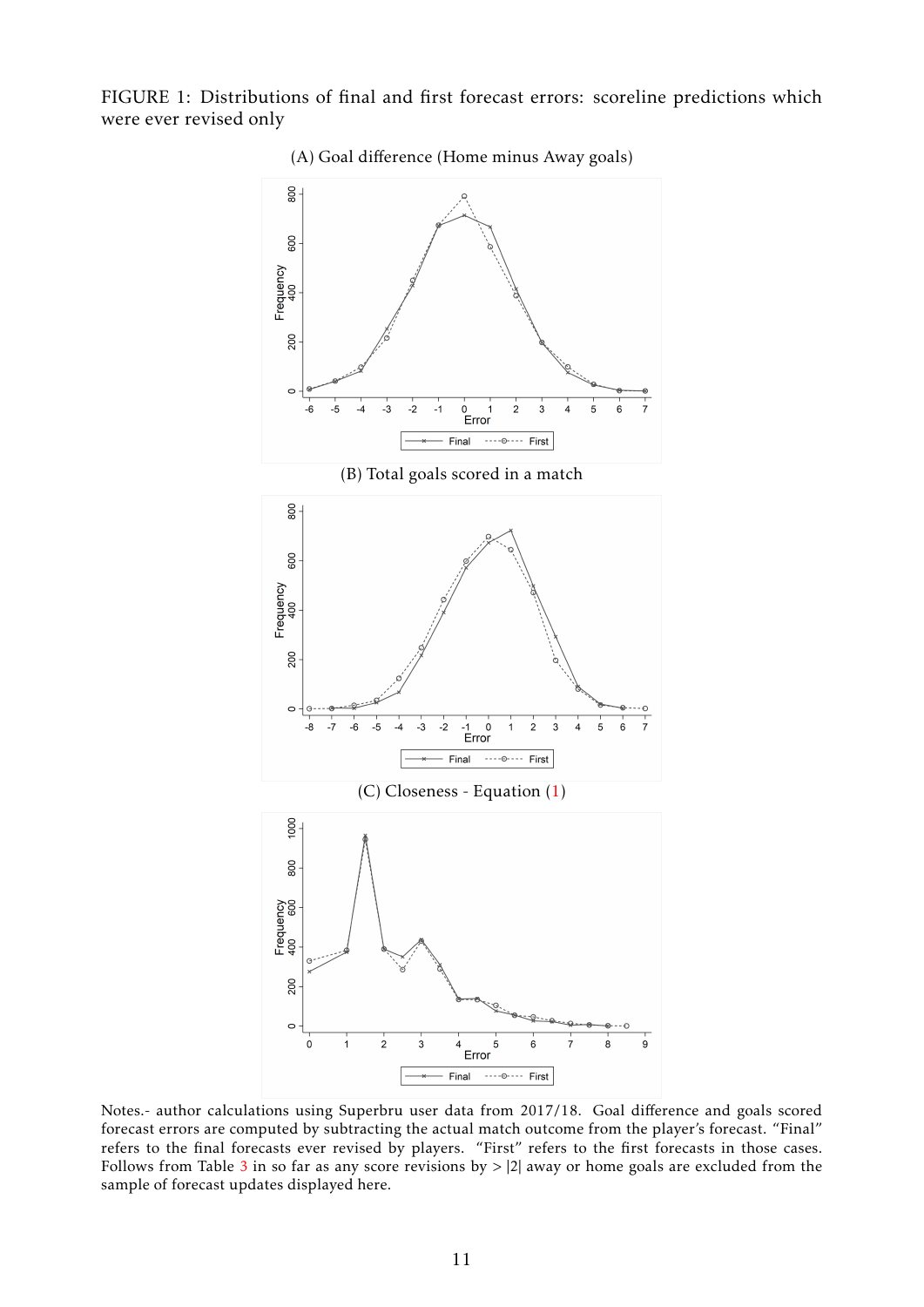Figure [1](#page-12-0) plots the magnitude of errors made by players in cases where their forecasts were revised, comparing their final and first predictions. Figure [1A](#page-12-0) looks at the goal difference in matches. It shows that the number of cases when players achieved the correct goal difference was greater for their first forecasts. Similarly, Figure [1B](#page-12-0) shows that players generally increased the level of their forecast errors after making revisions, and that the first forecast was marginally more likely to predict the number of goals scored in a match correctly than the final forecast. Finally, Figure [1C](#page-12-0) plots the distribution of player closeness scores achieved as per Equation [\(1\)](#page-5-1). This is in effect a weighted average of the forecast errors displayed in A and B, and a closeness score of zero corresponds to a correct scoreline forecast.

The statistics presented so far on forecast accuracy are certainly not causal evidence that when game players revise their judgements they perform worse. They are not even sufficient to descriptively suggest this is the case. First, it is plausible that the players who revise their forecasts more often are also those who tend to be weaker forecasters. Second, as described before, it is a fact that some matches are more difficult to predict than others. If players are more likely to revise their forecasts when matches are difficult to predict, then this could account for why revisions are associated with lower accuracy, as opposed to it mattering whether a forecast was revised at all. Third, there is substantial variation in this sample in terms of how long before the events the players made and revised their forecasts. These temporal differences could explain forecast accuracy and be correlated with whether a pick is revised. We address these issues in the next section.

## <span id="page-13-0"></span>4 Should players revise their forecasts?

To address whether a game player revising their forecasts is associated with lower accuracy, we estimate a series of regression models, exploiting the panel nature of our sample. For correct score and result forecasts, since the outcome is binary, we estimate logistic regression models. In general, let the outcome of player's *i*'s final forecast for game *j* be given by *yij*, where in the case of exact scores or results this takes a value of 1 if the forecast was correct and 0 otherwise. We look at logistic regression models of the following general form:

<span id="page-13-1"></span>
$$
y_{ij}^* = revised_{ij}\lambda + \mathbf{x}_{ij}'\boldsymbol{\beta} + \rho_{L(ij)} + \alpha_i + \mu_j + \epsilon_{ij} , \qquad \epsilon_{ij} \sim \text{Logistic}(0,1) ,
$$
 (3)

where

$$
y_{ij} = \begin{cases} 1; \text{ correct} & \text{if } y_{ij}^* > 0 \\ 0; \text{ incorrect} & \text{otherwise.} \end{cases}
$$

In this equation, *revisedij* takes a value of 1 if the forecast was ever revised, with associated coefficient  $\lambda$ . The vector  $\mathbf{x}_{ij}$  contains possible controls, which vary across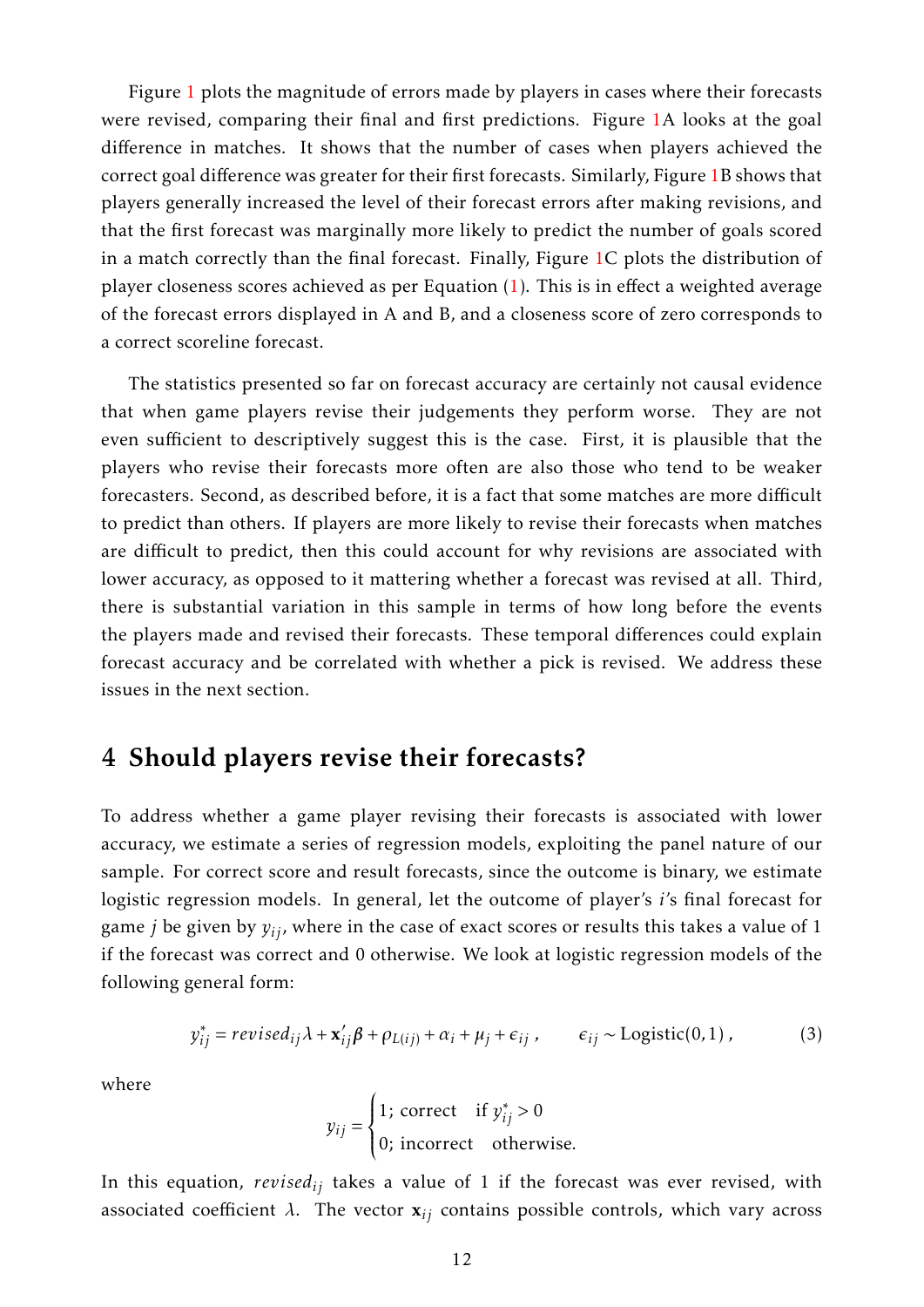players and matches, and  $β$  is a vector of coefficients. The set of covariates we can include in  $x_{ij}$  is limited to information derived from the time when forecasts were made.  $\rho_{L(ij)}$  gives a set of round fixed effects, where  $l = L(ij) = 1, 2, ..., 38$  and  $L(ij)$  is a function indicating that player *i* made a forecast of match *j* taking place in round *l* of the EPL season. Individual player fixed effects are given by *α<sup>i</sup>* . These control for the possibility that some players have higher forecasting ability than others. They also take care of other relevant omitted player-level fixed covariates, such as nationality, age, team affiliation, a player's average tendency to make forecasts a particular amount of time before matches kick-off, and the average extent to which they are a player who ever makes revisions. Similarly, match fixed effects are given by  $\mu_j$ , which address the characteristics of matches which are common to all players making forecasts, such as the time and date of kick-off, which teams are taking part, the extent to which it was a difficult match to predict the outcome of, and whether players were on average more likely to revise their forecasts. Finally,  $\epsilon_{ij}$  gives the error term, which is assumed to be logistically distributed. We cannot simultaneously estimate all the coefficients and effects in [\(3\)](#page-13-1) as it is written above, since the round and match fixed effects would not be identified. Instead, we estimate variations of this regression model via maximum likelihood with player or match cluster robust standard errors.

#### 4.1 Results

#### Correct score

Table [7](#page-15-0) shows our main regression estimates on whether players forecast correct scores with their final predictions. This is based on the full sample of 150 game players, since each makes at least one scoreline revision (Table [2\)](#page-9-0). The results are presented as odds ratios. Column (I) shows the estimates of a standard logistic model based on Equation [\(3\)](#page-13-1), where the player and match fixed effects are excluded and left in the error term. Covariates are included in the model for the number of days between the final forecast and kick-off, and this value squared.<sup>[8](#page-14-0)</sup> However, these are not significant, suggesting that when a player makes their final scoreline forecast does not affect the likelihood of it turning out correct. Also included are round fixed effects, which are not displayed but are generally significant, and the number of days between the final forecast and the previous, i.e. the time taken to make a revision. This latter variable does have some significant but very small effect on decreasing forecast accuracy through the longer players take to revise. The main results are given by the first row of Table [7,](#page-15-0) showing that players are only 83% as likely to forecast a correct scoreline after making revisions relative to when they make no revisions, with this effect being statistically significant at the 1% level. However, this is just a baseline result, consistent with the descriptive results

<span id="page-14-0"></span> $8$ This is a quasi-continuous variable, since we know to the nearest minute when games kicked-off and forecasts were made.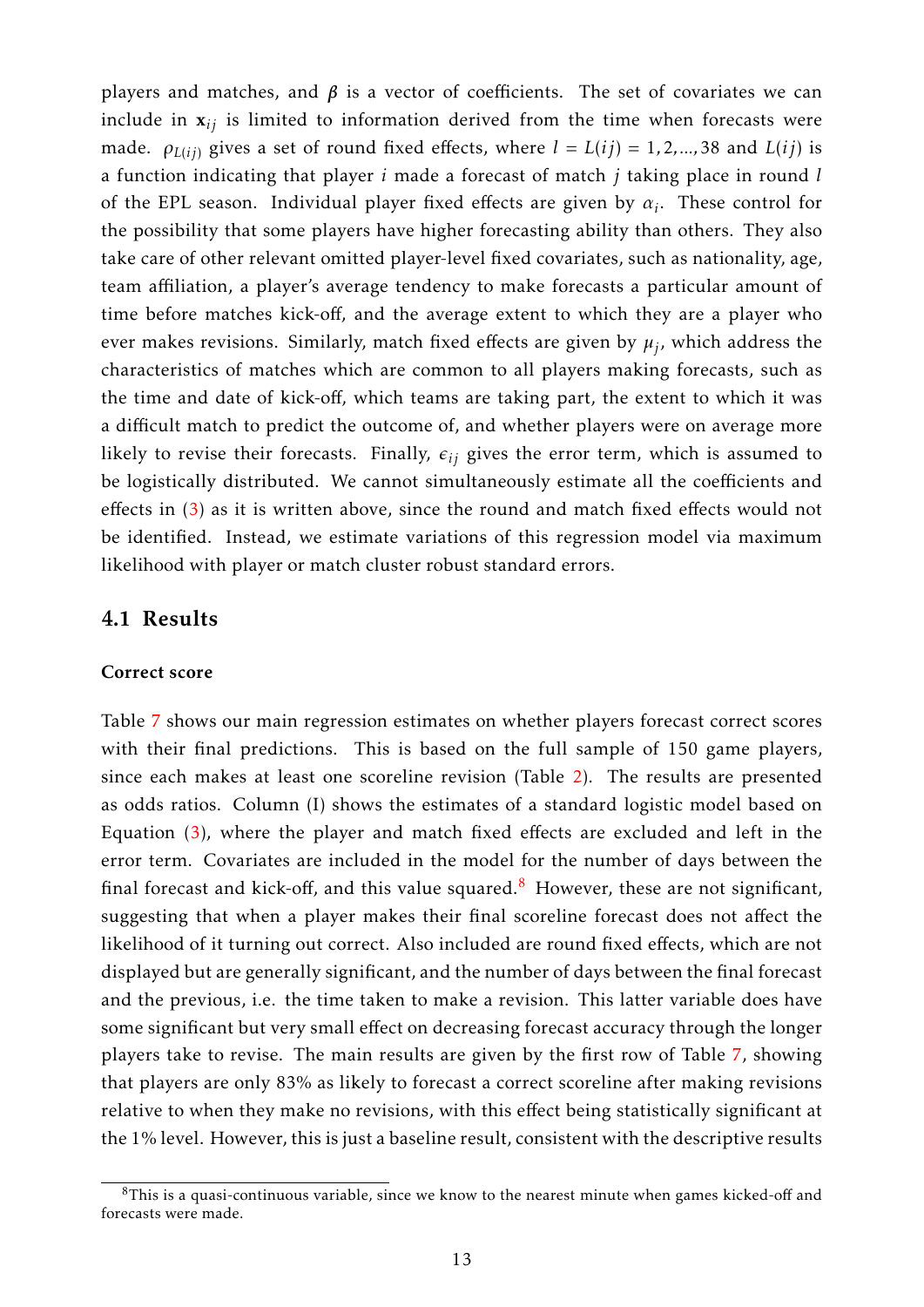of sample forecast accuracy described above in Section [3,](#page-10-2) since we have not yet addressed any unobserved player or match heterogeneity relevant to the accuracy of these forecasts. Without taking these into consideration, there could be plausible omitted variable bias affecting this result.

<span id="page-15-0"></span>

|                             | (I)            | (II)           | (III)          | (IV)           |
|-----------------------------|----------------|----------------|----------------|----------------|
| Revised                     | $0.832***$     | $0.812***$     | $0.802***$     | 0.971          |
| $(+1)$ Days to kick-off     | 0.998          |                |                |                |
| $(+1)$ Days to  squared     | 1.000          |                |                |                |
| $(+1)$ Days taken to revise | $0.991*$       | $0.989*$       |                |                |
| Round fixed effects         | Yes            | Yes            | N <sub>o</sub> | Yes            |
| Player fixed effects        | No             | Yes            | No             | Yes            |
| Match fixed effects         | N <sub>o</sub> | N <sub>o</sub> | Yes            | N <sub>o</sub> |
| N                           | 57,000         | 57,000         | 45,150         | 57,000         |

TABLE 7: Logistic regression estimates for correct score, final forecasts: effects of having revised score (odds ratios)

\*\*\*,\*\*,\* indicate significance from one at 1%, 5% and 10% levels, respectively, two-sided tests. Cluster-robust standard errors estimated, with (150) clusters at the player level, except for (III), where (301) clusters are at the match level.

Notes: author calculations using a sample of Superbru user data from 2017/18.

Column (II) of Table [7](#page-15-0) extends the model described by Column (I), adding player fixed effects. It is well known that standard logistic regression estimates of models with fixed effects are inconsistent [\(Chamberlain,](#page-22-15) [1980\)](#page-22-15). Even though the number of matches forecast within each group (by each player) is relatively large, 380, we nonetheless use conditional likelihood estimation, or what is now generally referred to as just fixed-effects logistic regression. In this model we retain the round effect and time between forecasts covariates but drop those for the time between the final forecast and match kick-off. The estimated negative and significant effect on scoreline accuracy of revising a forecast is then of a similar magnitude, with players 81% as likely to make a correct forecast if they had ever revised it compared with never. However, this result is much stronger than before as it is within player, i.e. it is robust to the possibility that worse forecasters revise more often. In Column (III), we drop the player and round effects and estimate the model with match fixed effects. There were 79 matches during the season with no outcome variation because no player forecast the correct score, and so 11,850 observations are excluded from the estimation. In this case, we also find that revising a forecast is associated with around an 80% likelihood of predicting a correct score relative to revising it. This suggests that the lower predictability of some matches, which may tend towards more revisions being made, is not driving the fact that in these data forecasters perform worse when they do revise than when they don't.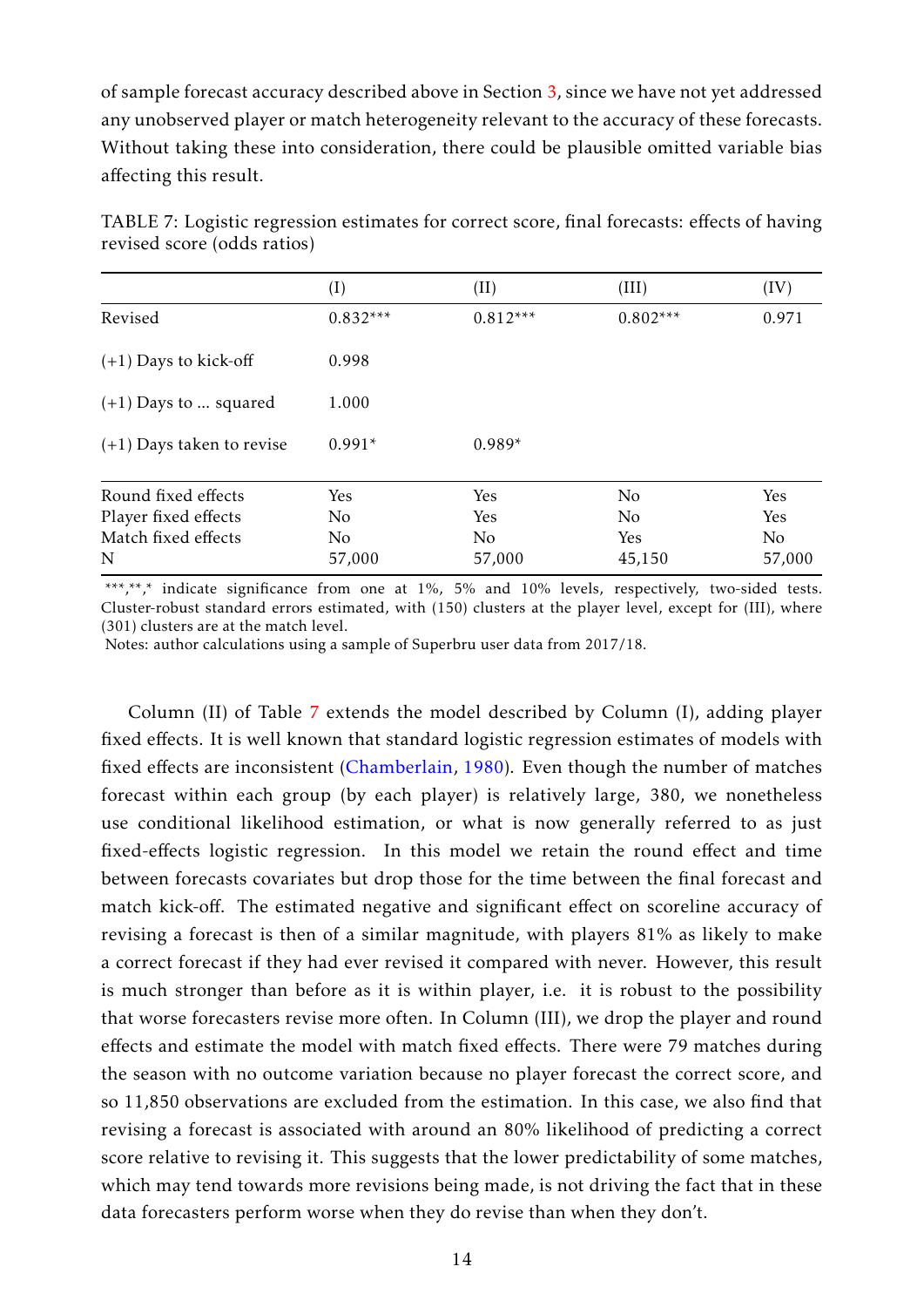However, none of the above is evidence that the players should not have revised their forecasts. We construct a counterfactual outcome variable to investigate this. Instead of *yij* referring to the forecasting outcome of a player's final prediction, we instead look at the forecasting outcome of their first prediction. Column (IV) estimates the equivalent fixed effects logistic model as in Column (II), except that the dependent variable is whether or not the first scoreline forecast made by a player turned out to be correct. The estimated odds ratio relating to whether that forecast was subsequently revised is insignificantly different from 1, implying that the scoreline accuracy of a player's first pick is unrelated to whether it was revised. In other words, players were just as good forecasters with their first judgements independent of whether they subsequently made any revisions. This compares with the finding that player final forecast performance was significantly worse if revisions were made. Taken together, this suggests that players would have performed better if they had stuck with their initial judgements or gut instincts about match scorelines.<sup>[9](#page-16-0)</sup>

#### Correct result

We also estimate the equivalent regression models for correct result forecast outcomes as for correct scores above. As well as the dependent variable, these models differ in that the *revisedij* now concerns whether the result was ever revised by the player, not just the scoreline. Appendix Table [A3](#page-25-0) presents these model estimates for 146 of the game players; 4 players made no results revisions throughout the season. We also find for results that revising forecasts is associated with significantly worse accuracy. Without controlling for player or match fixed effects, revisions lead to final forecasts being 59% as likely to be correct (Column I). Conditional on individual players' forecasting abilities, this figure falls marginally to 58% (Column II). However, once we address the possibility that for some matches the result is less predictable than for others, we find that revising forecasts is associated with 83% as much a chance of getting a correct result than without ever having revised them (Column III). This demonstrates how unobserved and relevant heterogeneity in the events being forecast could have led us to overestimate the negative effects of making result revisions through omitted variable bias. We also look at whether the accuracy of a player's first result forecast is related to whether they then subsequently made a revision. Unlike for scoreline forecasts, we find this is significantly the case (Column IV). When it comes to the correct result, game players are just as well off revising their result forecasts than if they don't. This suggests that the optimal strategy for players could be to decide what they think is the most likely result, revise this until they are happy with it, and then forecast the exact scoreline conditional on that result, sticking then with this judgement. However, there is insufficient data here on how individuals play the game to explore this assertion further.

<span id="page-16-0"></span> $9$ For robustness, Table [A2](#page-24-1) presents comparable results to Table [7,](#page-15-0) where the additional 199 cases in which home or away goals scored forecasts were revised by more than 2 goals are re-classified as revisions rather than 'mistakes'. The results are approximately unaffected.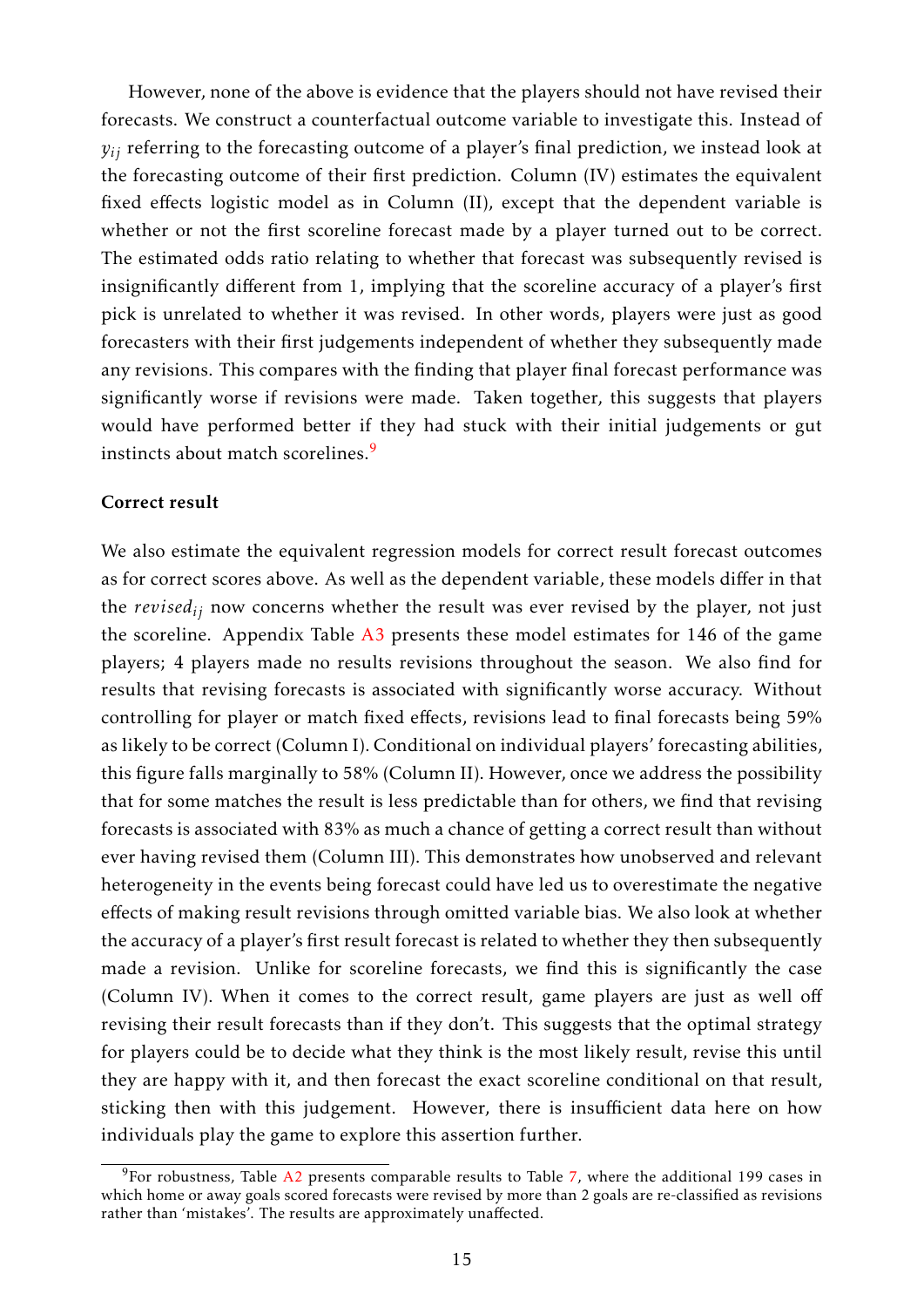#### Superbru game score

Finally, we estimate a set of linear regression models, comparable to the logistic ones described above, where the dependent variable is the number of points a final forecast is awarded according to the Superbru EPL Predictor Game. In this case, the variable of interest, *revisedij*, measures whether a scoreline forecast was revised. Appendix Table [A3](#page-25-0) presents the results. Not controlling for player or match heterogeneity, revising a forecast is associated with achieving a 0.04 points significantly lower game score (Column I). Conditional on the individual players, this effect remains significant and the magnitude of the effect increases to 0.05 points (Column II). The negative effect remains significant also within matches (Column III). Like the accuracy of result forecasts, the counterfactual game score achieved by players' first forecasts, before any possible revisions, is also negatively related to whether that forecast was subsequently revised.

## 5 Are goals forecast revisions excessive?

To understand our findings from the previous section, we investigate how the magnitude of the goals revisions made by game players relates to their forecast errors. One potential explanation for the fact that revisions in this context do not appear to improve accuracy is that they could in some sense be excessive. This has been found to be the case in laboratory experiments (e.g. [O'Connor et al.,](#page-23-0) [1993;](#page-23-0) [Lim and O'Connor,](#page-23-2) [1995\)](#page-23-2) and in the field among company sales forecasters [\(Lawrence and O'Connor,](#page-23-3) [2000\)](#page-23-3). To test whether this is the case here, we estimate variations on the the following model using least squares:

<span id="page-17-0"></span>
$$
e_{ijk} = r_{ijk}\gamma + r_{ij-k}\psi + \mathbf{x}'_{ij}\boldsymbol{\beta} + \rho_{L(ij)} + \alpha_i + \mu_j + \varepsilon_{ijk} \,, \tag{4}
$$

where the dependent variable *eijk* is the forecast error made by player *i* in match *j* for home or away goals, denoted by *k*. These errors are computed by subtracting a player's forecast number of goals scored in a match from the actual number scored in the match outcome. The number of goals revised by is  $r_{ijk}$ , as defined by [\(2\)](#page-7-1). We might anticipate some correlation of the revision made to home (away) goals and the away (home) goals forecast error and revisions, and so we also include this in the model, given by *rij*−*<sup>k</sup>* . As before in the logistic regression models described by Equation [\(3\)](#page-13-1), we also allow for other covariates in x*ij*, round effects and player or match fixed effects. Conditional on the other variables in the model besides  $r_{iik}$ , the coefficient of interest is  $\gamma$ . Note that we can re-write  $(4)$  as:

$$
e_{ijk} = g e'_{ijk} + z_{ijk},
$$

where  $e'_{ijk}$  is the error implied by the forecast before revision,  $g = \frac{-\gamma}{1-\gamma}$  $\frac{-\gamma}{1-\gamma}$ , and  $z_{ijk}$  = −*γ*  $\frac{-\gamma}{1-\gamma}(r_{ij-k}\psi + \mathbf{x}'_{ij}\boldsymbol{\beta} + \rho_{L(ij)} + \alpha_i + \mu_j + \varepsilon_{ijk})$  gives some part of the forecast errors accounted for by other factors or randomness. Therefore, if  $\gamma \geq 1/2$ , then  $|g| \geq 1$ , and the revised forecasts are on average worse. If  $\gamma$  < 0, then  $0 < g < 1$ , and revisions are generally in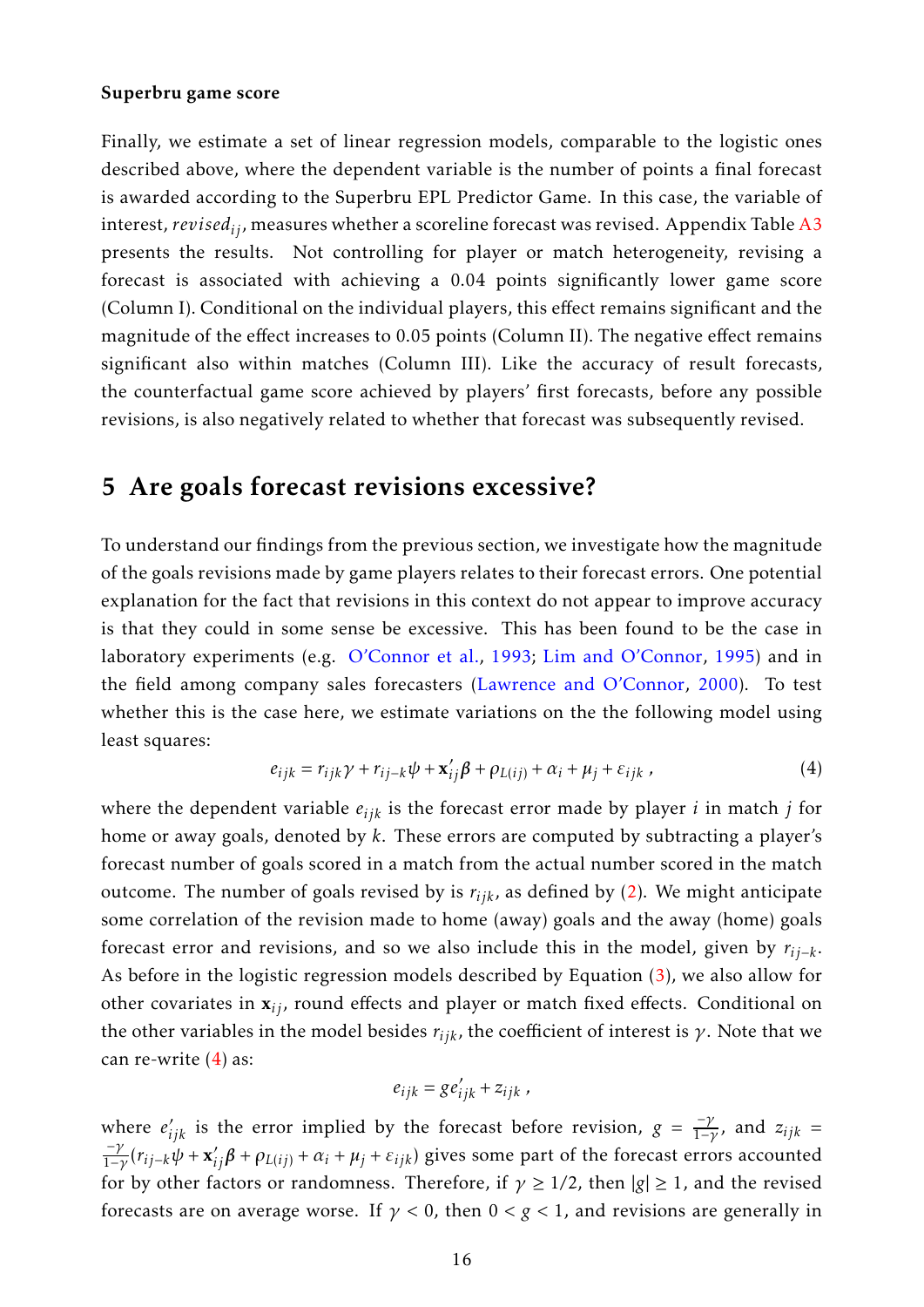the right direction and improve the forecasts. However, if 0 *< γ <* 1*/*2, then −1 *< g <* 0 and the revisions are on average in the right direction and improve forecasts, but are excessive, overshooting and reversing the sign of the eventual forecast errors.

We also look at whether the effects on final forecast errors are symmetric, in practice estimating variations on the following model:

<span id="page-18-0"></span>
$$
e_{ijk} = \{ \mathbf{1}_{r_{ijk} > 0} \} r_{ijk} \gamma_p + \{ \mathbf{1}_{r_{ijk} < 0} \} r_{ijk} \gamma_n + r_{ij-k} \psi + \mathbf{x}'_{ij} \beta + \rho_{L(ij)} + \alpha_i + \mu_j + \varepsilon_{ijk} \,, \tag{5}
$$

where  $\gamma_p$  and  $\gamma_n$  now measure the effects of positive and negative revisions, respectively.

#### 5.1 Results

Since the majority of forecasts which are revised are only done so once, we initially regress final forecast errors on the goals revisions since the first forecast of a match. We do so for the 2,076 and 2,290 cases where players made at least a one goal home or away scoreline revision, respectively, i.e. there are no zero values included for the goals revisions in *rijk*. Column (I) of Table [8](#page-21-0) reports estimates of Equation [\(4\)](#page-17-0) separately for home and away goals errors, with player fixed effects, but initially omitting the other goals revisions, *rij*−*<sup>k</sup>* , and the match fixed effects. The first row reports the estimates of  $\gamma$  in each case. The table reports the results of testing whether the coefficient estimate is significantly different from 0 or 1/2. The results do suggest that players' goals revisions are excessive, with values of  $\gamma$  being 0.48 and 0.40 for home and away goals revisions, respectively. Both values are clearly significantly different from zero, but only the away goals coefficient estimate is significantly different from 1/2 at standard levels. From these estimates, we find that goals revisions do in fact reduce the magnitude of errors in the home and away goals forecasts. This is not necessarily inconsistent with our previous finding for correct scores in Section [4,](#page-13-0) that players would be better off sticking with their first forecasts rather than revising them, since this previous finding was based on a binary outcome and not concerned with the magnitude of the errors being made.

Column (II) of Table [8](#page-21-0) reports further results from estimating Equation [\(5\)](#page-18-0), allowing the effects for positive (revising down) and negative (revising up) goals revisions to differ. We find that *γ<sup>p</sup>* is positive but not significantly different from zero at standard levels of significance, indicating that when players revise down the goals scored by teams this generally improves their forecasts and these revisions are not excessive. However, we find that  $\gamma_n$  is significantly greater than 1/2, indicating that revising up the number of goals scored by teams leads to worse forecasts. Column (III) adds *rij*−*<sup>k</sup>* to the model but these other goals revisions are insignificant. Column (IV) estimates the model with match fixed effects instead of player and round effects. Qualitatively the result is unchanged; on average home and away positive goals revisions are in the correct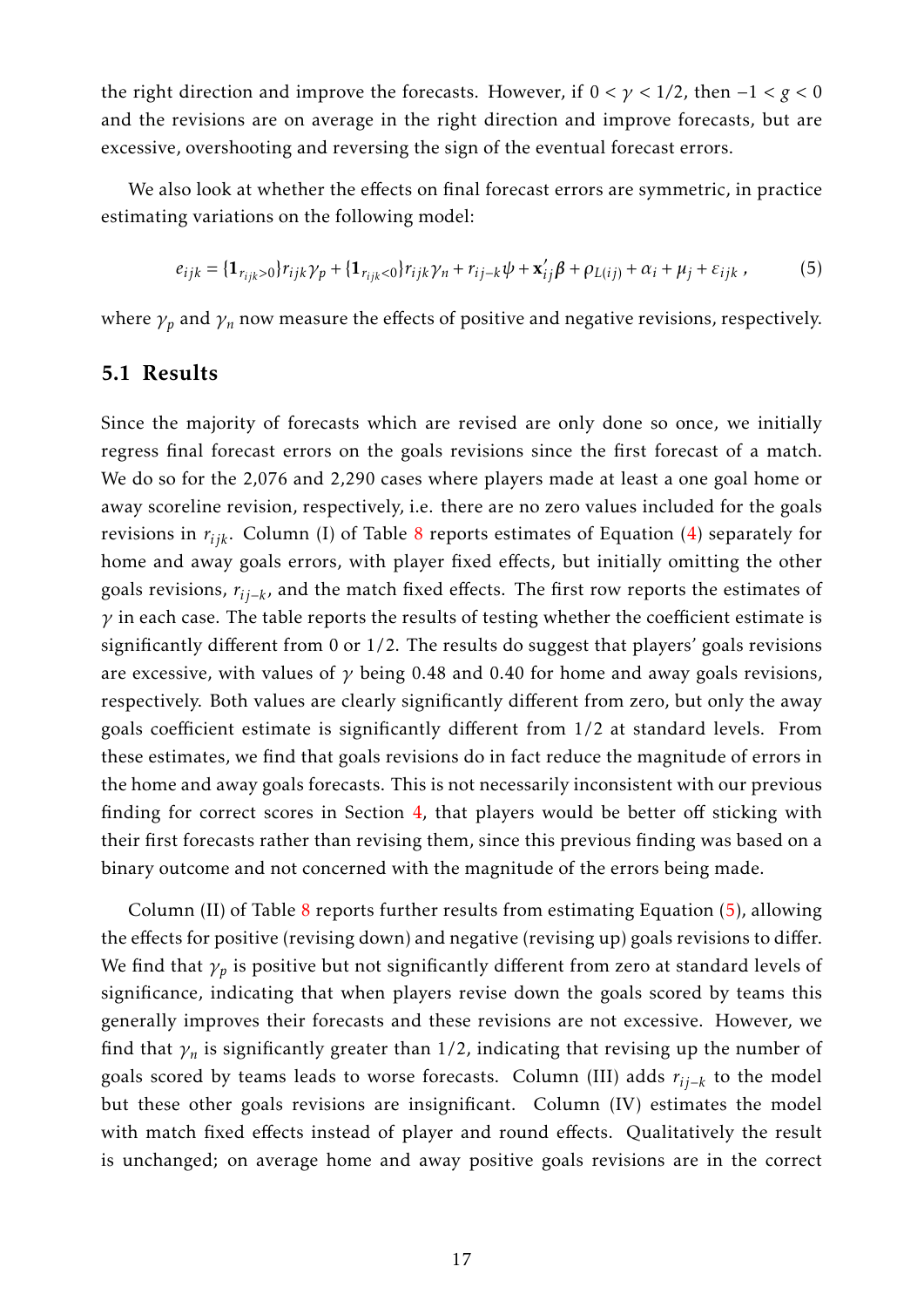direction, tending to improve the forecast, whereas negative revisions lead to greater forecast errors.

Some players make multiple revisions. But the results on excessive goals revisions described above were based only on payers' first forecasts relative to their last for any given event. Therefore, we also estimate the exact same regression models as before, but now let *rijk* and *rij*−*<sup>k</sup>* refer to the goals revisions between a player's final scoreline forecast and their previous one for each match. The results are shown in Appendix Table [A5.](#page-26-0) Qualitatively, the effects of home and away goals forecast revisions made between the final and previous forecast are the same as for revisions made between the final and first forecasts. On average, positive goals revisions reduce the magnitude of errors but are still generally excessive. However, the overshooting of the actual outcome scoreline is less than for the first forecast, for both home and away goals, conditional on the player or the match concerned. When players increase their goals scored forecasts, making less conservative judgements, the magnitude of forecast errors are generally increased.

### 6 Summary and further discussion

In this paper, we have analysed the forecasting performance of individuals who each applied their judgement to predict the outcomes of many fixed events. The context of this analysis was the scoreline outcomes of professional football matches. We found that when individuals made revisions their likelihood of predicting a correct scoreline, which they achieved around 9% of the time when never making a revision, significantly decreased. The same applied for forecast revisions to the result outcomes of matches. Not only were these findings robust to unobserved individual forecasting ability and the predictability of events, but also there is evidence that performance would have improved had initial judgements been followed.

As already mentioned, these results have some similarities with those found previously in the behavioural forecasting literature. One explanation could be that game players anchor their beliefs, expectations and consequently their forecasts on past or initial values. However, this behaviour would not be consistent with our finding here that on average forecasters made revisions which not only improved on their errors but were also excessive.

There are several areas for further research, which could be explored with extensions of the dataset used here. First, it appears to be a relatively open question as to how sources of bias among sports forecasters interact with how they make revisions, such as the well-known favourite-longshot bias. Second, players of the forecasting game studied here do reveal which EPL team they have the greatest affinity for, though we are yet to observe this information ourselves. It is an interesting question as to whether any wishful-thinking by the players manifests itself more greatly before or after they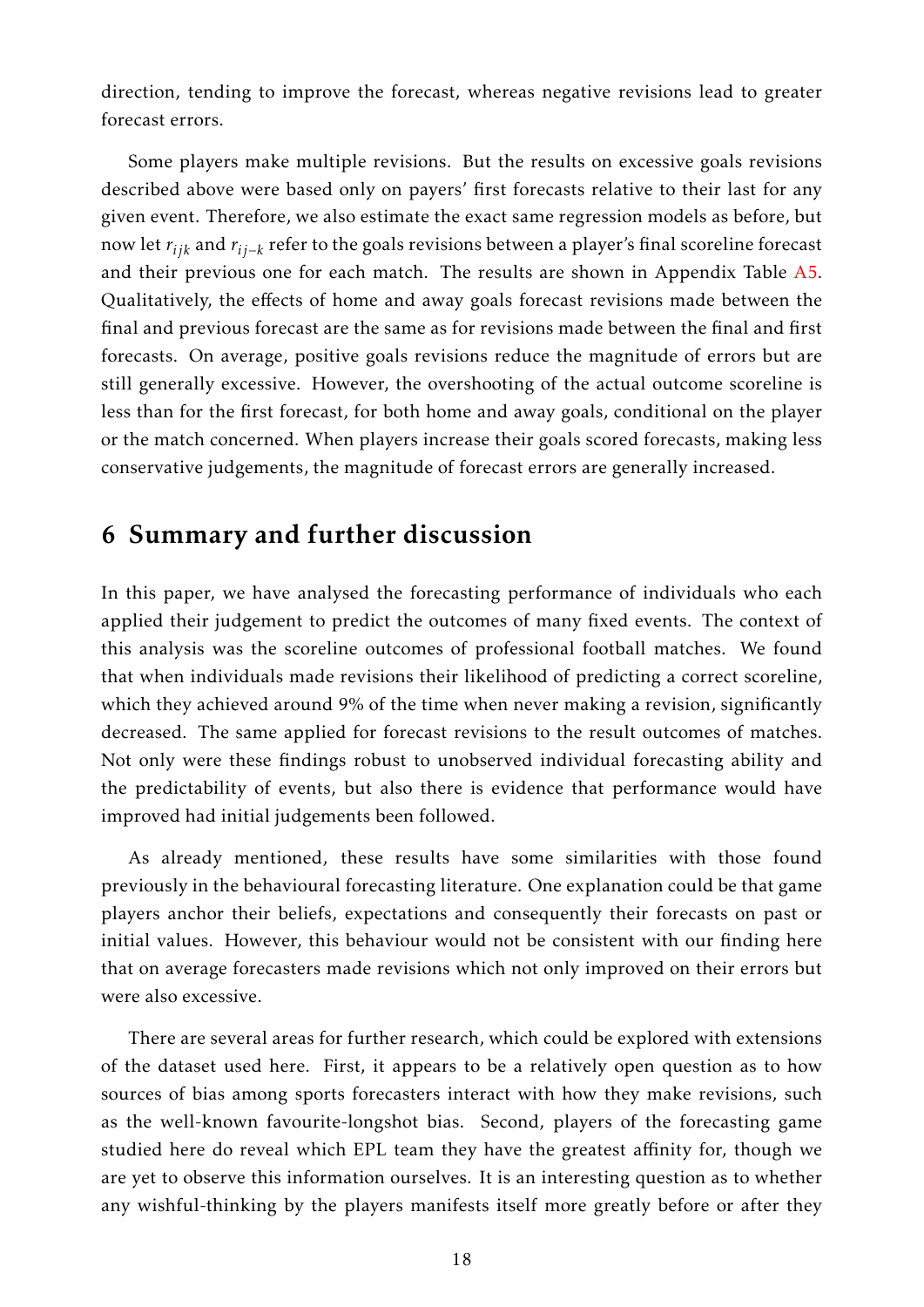revise their forecasts. Third, an aspect which could be studied from these current data is whether players improve their forecasts over time, and if they learn how to play more to the rules of the game itself, which should lead them to favour more conservative goals forecasts. Finally, our results here suggested one innovation to the game which could improve the crowd's forecasting accuracy and which could be easily tested. Before making forecasts, some of the game players could be prompted with information to the effect that sticking with their initial judgements or gut instincts is likely to improve their performance.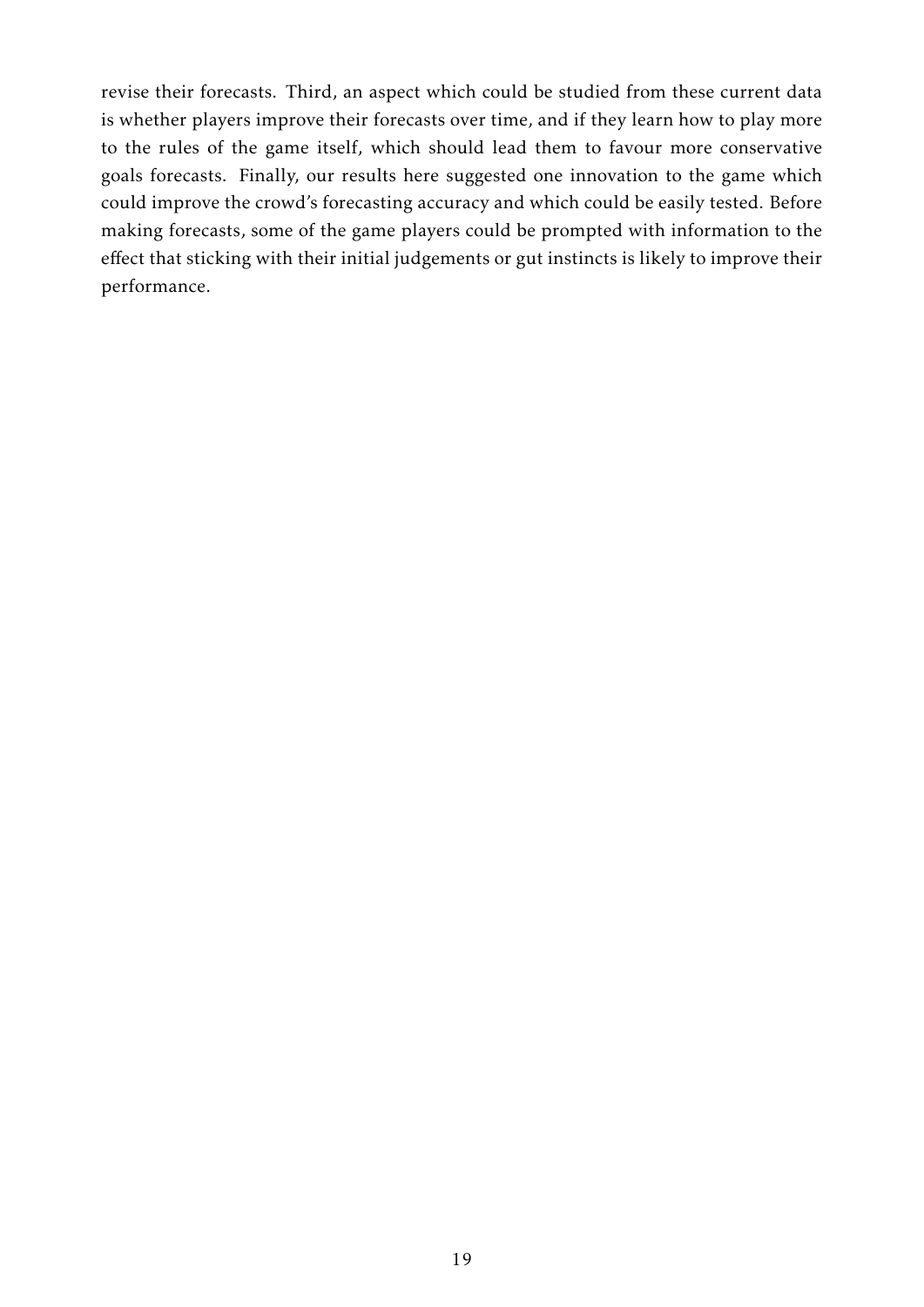|                                                                                                                                                                                                                                                                                                                                                                                                                                                         |             | $\ominus$                    | $\left( \mathrm{II}\right)$  |              | $\left( \mathrm{III}\right)$   |              |              | $\rm(HI)$                   |
|---------------------------------------------------------------------------------------------------------------------------------------------------------------------------------------------------------------------------------------------------------------------------------------------------------------------------------------------------------------------------------------------------------------------------------------------------------|-------------|------------------------------|------------------------------|--------------|--------------------------------|--------------|--------------|-----------------------------|
|                                                                                                                                                                                                                                                                                                                                                                                                                                                         | Home        | Away                         | Home                         | Away         | Home                           | Away         | Home         | Away                        |
| Revisions $(\widehat{\mathcal{V}})$                                                                                                                                                                                                                                                                                                                                                                                                                     | $0.48***$   | $0.40******$                 |                              |              |                                |              |              |                             |
| Revisions, +ve $(\widehat{\gamma}_p)$                                                                                                                                                                                                                                                                                                                                                                                                                   |             |                              | $0.20^{+}$                   | $0.15^{+++}$ | $0.20^{+}$                     | $0.15^{+++}$ | $0.38***$    | $0.14***$ <sup>++++</sup>   |
| Revisions, -ve $(\widehat{\gamma}_n)$                                                                                                                                                                                                                                                                                                                                                                                                                   |             |                              | $0.74***$                    | $0.63***$    | $0.74***$                      | $0.64***$    | $0.55***$    | $0.68***$                   |
| Days to kick-off                                                                                                                                                                                                                                                                                                                                                                                                                                        | 0.0168      | $-0.0229*$                   | 0.0156                       | $-0.0226*$   | 0.0156                         | $-0.0228*$   | 0.0066       | $-0.122*$                   |
| Days to  squared                                                                                                                                                                                                                                                                                                                                                                                                                                        | $-0.0001$   | $0.0004**$                   | $-0.0000$                    | $0.0004**$   | $-0.0000$                      | $0.0004**$   | $-0.0002**$  | 0.0002                      |
| Days taken to revise                                                                                                                                                                                                                                                                                                                                                                                                                                    | $-0.0228*$  | $-0.0162$                    | $-0.0209$                    | $-0.0136$    | $-0.0209$                      | $-0.0127$    | $-0.0307$ ** | $-0.0060$                   |
| Days taken  squared                                                                                                                                                                                                                                                                                                                                                                                                                                     | $0.0005***$ | 0.0002                       | $0.0004***$                  | 0.0002       | $0.0005***$                    | 0.0001       | $0.0005***$  | 0.0001                      |
| Revision, other $(\psi)$                                                                                                                                                                                                                                                                                                                                                                                                                                |             |                              |                              |              | $-0.002$                       | 0.042        | 0.025        | $0.041*$                    |
| Round fixed effects<br>Player fixed effects<br>Match fixed effects                                                                                                                                                                                                                                                                                                                                                                                      |             | Yes<br>Yes<br>$\overline{S}$ | Yes<br>Yes<br>$\overline{z}$ |              | Yes<br>Yes<br>$\sum_{i=1}^{n}$ |              |              | $\frac{1}{2}$<br><b>Nes</b> |
|                                                                                                                                                                                                                                                                                                                                                                                                                                                         | 2,076       | 2,290                        | 2,076                        | 2,290        | 2,076                          | 2,290        | 2,076        | 2,290                       |
| ***,* *.* indicate significance from zero at 1%, 5% and 10% levels, respectively, two-sided tests. Cluster-robust standard errors estimated, with (140/148) clusters at the<br>For "Revision", +++,++,+ indicate significance from one half at 1%, 5% and 10% levels, respectively, two-sided tests.<br>player level, except for (III), where (379) clusters are at the match level.<br>Notes: author calculations using a sample of Superbru user data |             |                              | from 2017/18.                |              |                                |              |              |                             |

<span id="page-21-0"></span>final prodiction: offects of goals revisions ffects of goals revisions TABLE 8: Linear regression estimates for home or away goals scored forecast errors, final prediction: e COOL OFFORD cale economica  $\ddot{\cdot}$ aroccion octimator for homo  $T$ ARIE Q. I;noar ro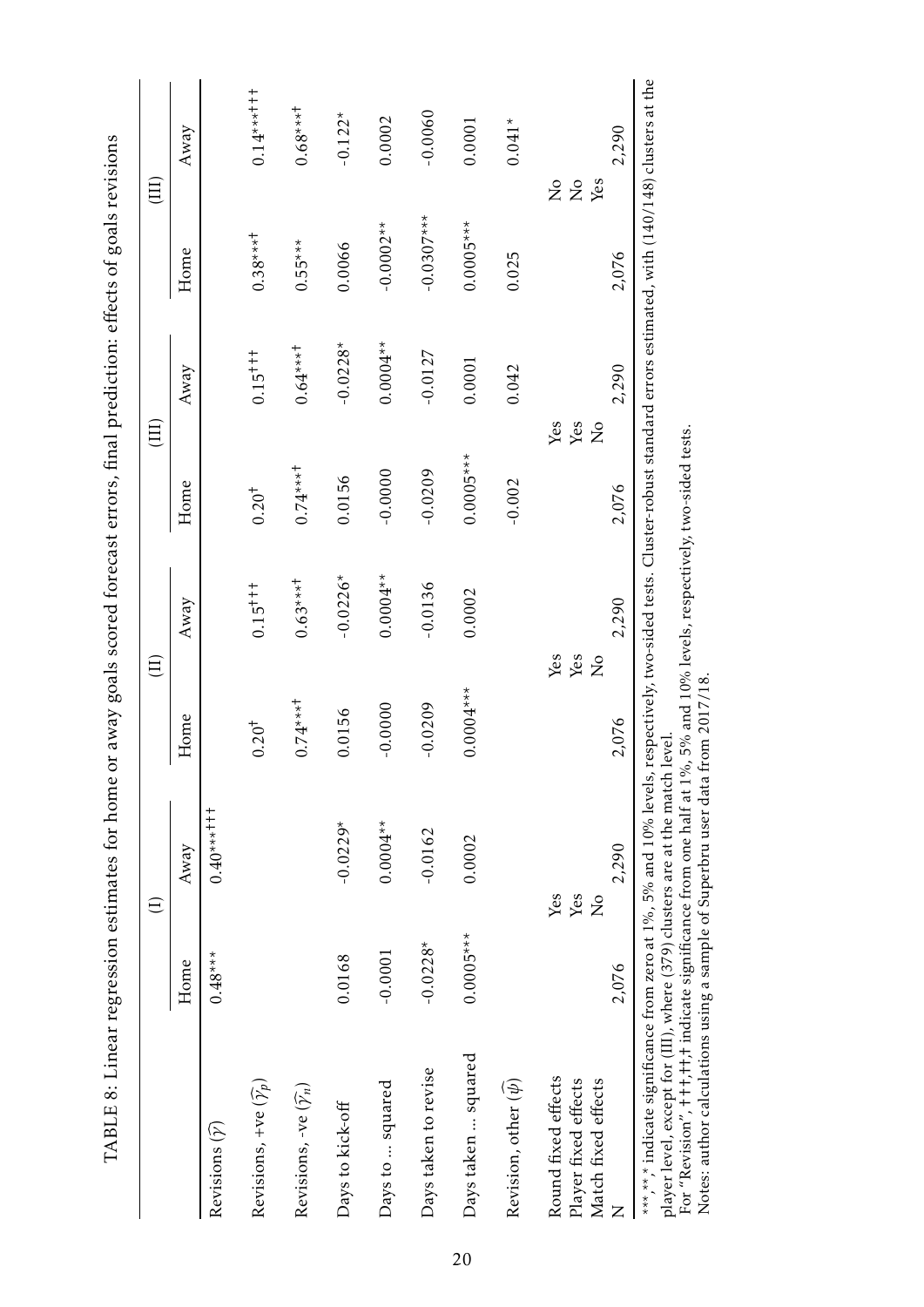# References

- <span id="page-22-14"></span>Boshnakov, G., T. Kharrat, and I. McHale. 2017. "A bivariate Weibull count model for forecasting association football scores." *International Journal of Forecasting*, 33(2): 458–466.
- <span id="page-22-2"></span>Brown, A., D. Rambaccussing, J. J. Reade, and G. Rossi. 2018. "Forecasting with Social Media: Evidence from Tweets on Soccer Matches." *Economic Inquiry*, 56(3): 1748–1763.
- <span id="page-22-3"></span>Brown, A., and J. J. Reade. 2018. "The wisdom of amateur crowds: Evidence from an online community of sports tipsters." *European Journal of Operational Research*, forthcoming.
- <span id="page-22-4"></span>Cain, M., D. Law, and D. Peel. 2000. "The favourite-longshot bias and market efficiency in uk football betting." *Scottish Journal of Political Economy*, 47(1): 25–36.
- <span id="page-22-15"></span>Chamberlain, G. 1980. "Analysis of Covariance with Qualitative Data." *Review of Economic Studies*, 47(1): 225–238.
- <span id="page-22-6"></span>Clements, M. P. 1997. "Evaluating the Rationality of Fixed-event Forecasts." *Journal of Forecasting*, 16(4): 225–239.
- <span id="page-22-8"></span>De Bondt, W. F. M., and R. Thaler. 1985. "Does the Stock Market Overreact?." *Journal of Finance*, 40(3): 793–805.
- <span id="page-22-9"></span>De Bondt, W. F. M., and R. Thaler. 1990. "Do Security Analysts Overreact?." *American Economic Review*, 80(2): 52–57.
- <span id="page-22-5"></span>Deschamps, B., and O. Gergaud. 2007. "Efficiency in Betting Markets: Evidence from English Football." *Journal of Prediction Markets*, 1(1): 61–73.
- <span id="page-22-10"></span>Dixon, M. J., and S. C. Coles. 1997. "Modelling Association Football Scores and Inefficiencies in the Football Betting Market." *Applied Statistics*, 47(3): 265–280.
- <span id="page-22-0"></span>Forrest, D., J. Goddard, and R. Simmons. 2005. "Odds-setters as forecasters: The case of English football." *International Journal of Forecasting*, 21(3): 551–564.
- <span id="page-22-1"></span>Forrest, D., and R. Simmons. 2000. "Forecasting sport: the behaviour and performance of football tipsters." *International Journal of Forecasting*, 16(3): 317–331.
- <span id="page-22-12"></span>Goddard, J. 2005. "Regression Models for Forecasting Goals and Match Results in Association Football." *International Journal of Forecasting*, 21 331–340.
- <span id="page-22-7"></span>Kahneman, D., and A. Tversky. 1973. "On the psychology of prediction." *Psychological Review*, 80(4): 237–251.
- <span id="page-22-11"></span>Karlis, D., and I. Ntzoufras. 2003. "Analysis of sports data by using bivariate Poisson models." *Journal of the Royal Statistical Society: Series D (The Statistician)*, 52(3): 381–393.
- <span id="page-22-13"></span>Koopman, S. J., and R. Lit. 2015. "A dynamic bivariate Poisson model for analysing and forecasting match results in the English Premier League." *Journal of the Royal Statistical Society Series A*, 178(1): 167–186.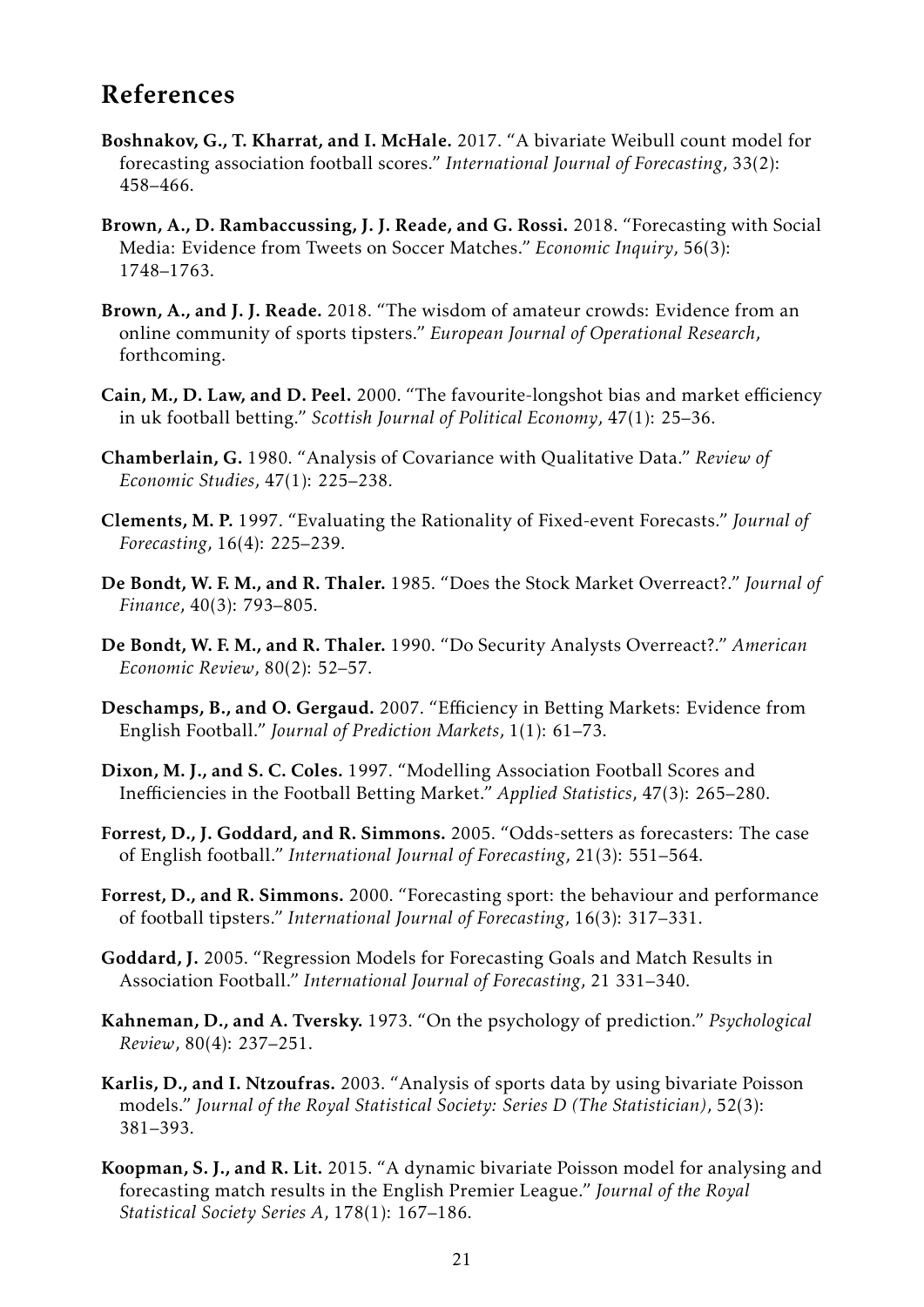- <span id="page-23-8"></span>Lawrence, M., P. Goodwin, O. Marcus, and D. Onkal. 2006. "Judgmental forecasting: A review of progress over the last 25 years." *International Journal of Forecasting*, 22(3): 493–518.
- <span id="page-23-3"></span>Lawrence, M., and M. O'Connor. 2000. "Sales forecasting updates: how good are they in practice?." *International Journal of Forecasting*, 16(3): 369 – 382.
- <span id="page-23-2"></span>Lim, J. S., and M. O'Connor. 1995. "Judgemental adjustment of initial forecasts: Its effectiveness and biases." *Journal of Behavioral Decision Making*, 8(3): 149–168.
- <span id="page-23-6"></span>Massey, C., J. P. Simmons, and D. A. Armor. 2011. "Hope over experience: Desirability and the persistence of optimism." *Psychological Science*, 22(2): 274–281, PMID: 21228135.
- <span id="page-23-0"></span>O'Connor, M., W. Remus, and K. Griggs. 1993. "Judgemental forecasting in times of change." *International Journal of Forecasting*, 9(2): 163–172.
- <span id="page-23-1"></span>O'Connor, M., W. Remus, and K. Griggs. 2000. "Does updating judgmental forecasts improve forecast accuracy?." *International Journal of Forecasting*, 16(1): 101–109.
- <span id="page-23-5"></span>Peeters, T. 2018. "Testing the Wisdom of Crowds in the field: Transfermarkt valuations and international soccer results." *International Journal of Forecasting*, 34(1): 17–29.
- <span id="page-23-4"></span>Spann, M., and B. Skiera. 2009. "Sports forecasting: a comparison of the forecast accuracy of prediction markets, betting odds and tipsters." *Journal of Forecasting*, 28(1): 55–72.
- <span id="page-23-9"></span>Stekler, H., D. Sendor, and R. Verlander. 2010. "Issues in sports forecasting." *International Journal of Forecasting*, 26(3): 606–621.
- <span id="page-23-7"></span>Tversky, A., and D. Kahneman. 1974. "Judgment under Uncertainty: Heuristics and Biases." *Science*, 185(4157): 1124–1131.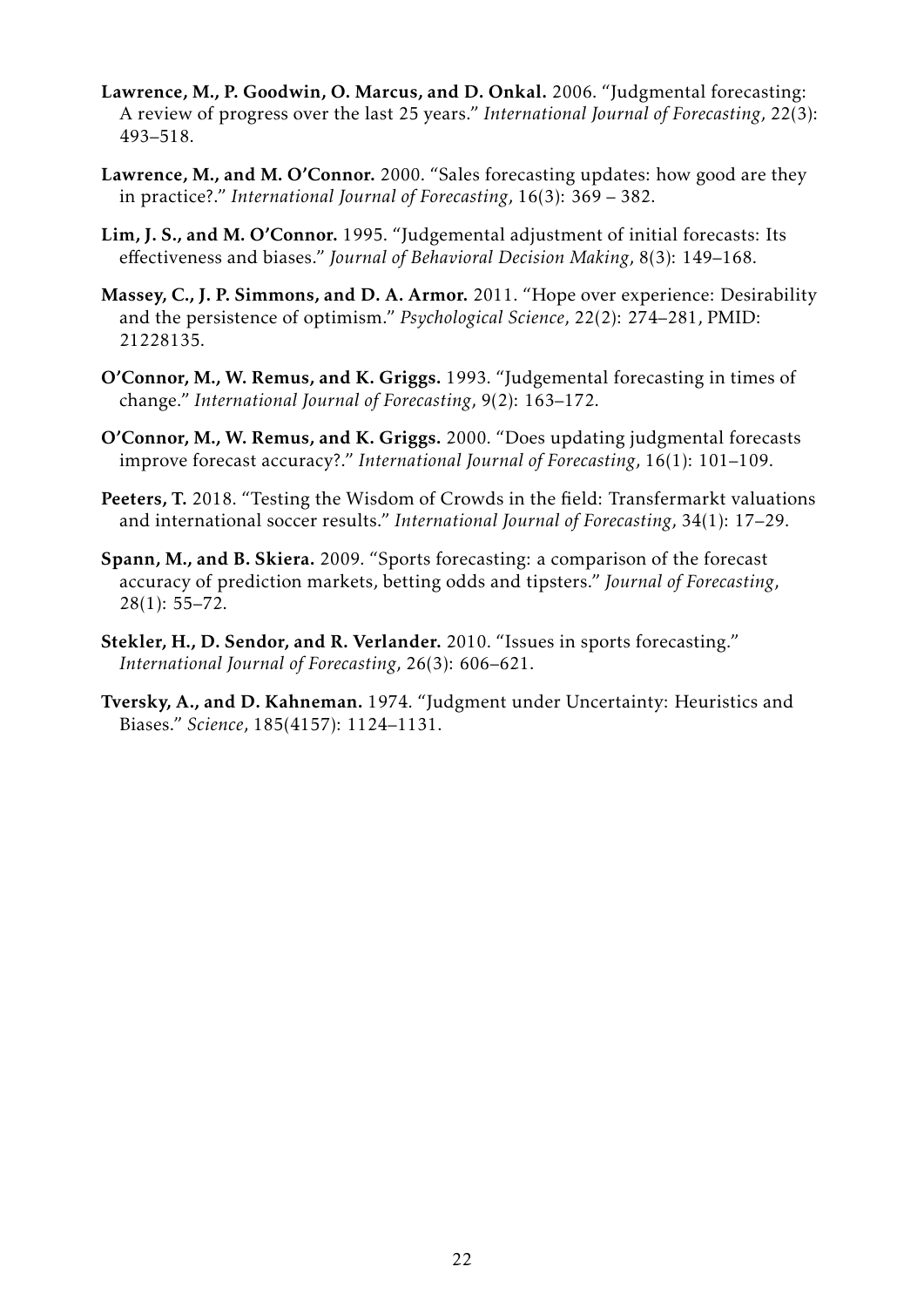### Appendix A. Additional tables

<span id="page-24-0"></span>

|                |                  |                |                  |                  |                  | Away goals revision - $r_{ija}$ |                  |                  |                  |                  |                  |                  |                  |                  |          |              |
|----------------|------------------|----------------|------------------|------------------|------------------|---------------------------------|------------------|------------------|------------------|------------------|------------------|------------------|------------------|------------------|----------|--------------|
|                |                  | $-4$           | $-3$             | $-2$             | $-1$             | $\boldsymbol{0}$                | 1                | 2                | 3                | 4                | 5                | 6                | 7                | 8                | 9        | Total        |
|                | $\overline{4}$   | 0              | 0                | $\mathbf{0}$     | $\boldsymbol{0}$ | $\boldsymbol{0}$                | $\mathbf{1}$     | $\mathbf{0}$     | $\mathbf{0}$     | $\boldsymbol{0}$ | 0                | 0                | $\boldsymbol{0}$ | $\mathbf{0}$     | $\theta$ | 1            |
|                | 3                | $\overline{0}$ | 0                | $\overline{2}$   | T                | 7                               | $\boldsymbol{0}$ | $\mathbf{1}$     | $\mathbf{1}$     | 0                | $\boldsymbol{0}$ | 0                | $\boldsymbol{0}$ | $\mathbf{0}$     | 0        | 12           |
| $r_{ijh}$      | $\overline{c}$   | 0              | 0                | 9                | 22               | 70                              | 16               | 3                | $\overline{2}$   | $\boldsymbol{0}$ | $\boldsymbol{0}$ | 0                | $\boldsymbol{0}$ | $\mathbf{1}$     | 0        | 123          |
|                | $\mathbf{1}$     | 0              | $\overline{4}$   | 19               | 229              | 748                             | 143              | 15               | $\overline{2}$   | 1                | $\boldsymbol{0}$ | 0                | $\boldsymbol{0}$ | 0                | 0        | 1,161        |
| goals revision | $\boldsymbol{0}$ | $\overline{2}$ | 11               | 108              | 797              | N/A                             | 542              | 59               | 67               | 6                | $\overline{4}$   | 3                | $\mathbf{1}$     | 29               |          | 1,630        |
|                | $\mathbf{1}$     | 0              | 3                | 23               | 120              | 446                             | 146              | 7                | 3                | $\boldsymbol{0}$ | $\boldsymbol{0}$ | 0                | $\boldsymbol{0}$ | $\mathbf{1}$     | 0        | 749          |
|                | $\overline{2}$   | 0              | 0                | 9                | 10               | 28                              | 8                | 5                | $\mathbf{1}$     | $\boldsymbol{0}$ | $\boldsymbol{0}$ | 0                | 0                | $\mathbf{0}$     | 0        | 61           |
|                | 3                | 1              | 1                | $\mathbf{0}$     | $\boldsymbol{0}$ | 18                              | $\boldsymbol{0}$ | $\overline{2}$   | $\mathbf{1}$     | $\boldsymbol{0}$ | $\boldsymbol{0}$ | 0                | $\boldsymbol{0}$ | $\boldsymbol{0}$ | 0        | 23           |
|                | $\overline{4}$   | 0              | 0                | $\boldsymbol{0}$ | $\overline{2}$   | $\mathfrak{Z}$                  | $\boldsymbol{0}$ | $\boldsymbol{0}$ | $\mathbf{0}$     | 1                | $\boldsymbol{0}$ | 0                | $\boldsymbol{0}$ | $\mathbf{0}$     | 0        | 6            |
| Home           | 6                | 0              | 0                | $\mathbf{0}$     | $\mathbf{1}$     | $\overline{2}$                  | $\boldsymbol{0}$ | $\mathbf{0}$     | $\mathbf{0}$     | $\theta$         | $\boldsymbol{0}$ | $\overline{0}$   | 0                | $\mathbf{0}$     | 0        | 3            |
|                | 7                | $\overline{0}$ | 0                | $\theta$         | $\boldsymbol{0}$ | $\overline{2}$                  | $\mathbf{1}$     | $\boldsymbol{0}$ | $\mathbf{0}$     | $\theta$         | $\boldsymbol{0}$ | $\overline{0}$   | $\boldsymbol{0}$ | $\mathbf{0}$     | 0        | 3            |
|                | 8                | 0              | 0                | $\mathbf{1}$     | 3                | $\overline{4}$                  | $\boldsymbol{0}$ | $\boldsymbol{0}$ | $\mathbf{0}$     | $\boldsymbol{0}$ | $\boldsymbol{0}$ | $\mathbf{0}$     | 0                | $\boldsymbol{0}$ | 0        | 8            |
|                | 9                | 0              | $\boldsymbol{0}$ | $\boldsymbol{0}$ | $\boldsymbol{0}$ | $\mathbf{1}$                    | $\boldsymbol{0}$ | $\boldsymbol{0}$ | $\boldsymbol{0}$ | $\boldsymbol{0}$ | $\boldsymbol{0}$ | $\boldsymbol{0}$ | $\boldsymbol{0}$ | $\boldsymbol{0}$ | 0        | $\mathbf{1}$ |
|                |                  |                |                  |                  |                  |                                 |                  |                  |                  |                  |                  |                  |                  |                  |          |              |
|                | Total            | 3              | 19               | 171              | 1,185            | 1,329                           | 857              | 92               | 77               | 8                | $\overline{4}$   | 3                | $\mathbf{1}$     | 31               |          | 3,781        |

TABLE A1: Goals revisions, "mistakes" included: first forecast minus final

Notes: author calculations using a sample of Superbru user data from 2017/18.

TABLE A2: Logistic regression estimates for correct score, final forecasts: effects of having revised score (odds ratios) — all revisions including 'mistakes'

<span id="page-24-1"></span>

|                             | (I)        | (II)       | (III)      | (IV)           |
|-----------------------------|------------|------------|------------|----------------|
| Revised                     | $0.822***$ | $0.800***$ | $0.802***$ | 0.912          |
| $(+1)$ Days to kick-off     | 0.998      |            |            |                |
| $(+1)$ Days to  squared     | 1.000      |            |            |                |
| $(+1)$ Days taken to revise | 0.998      |            |            |                |
| Round fixed effects         | Yes        | Yes        | No         | Yes            |
| Player fixed effects        | No         | Yes        | No         | Yes            |
| Match fixed effects         | No         | No         | Yes        | N <sub>o</sub> |
| N                           | 57,000     | 57,000     | 45,150     | 57,000         |

\*\*\*,\*\*,\* indicate significance from one at 1%, 5% and 10% levels, respectively, two-sided tests. Cluster-robust standard errors estimated, with (150) clusters at the player level, except for (III), where (301) clusters are at the match level.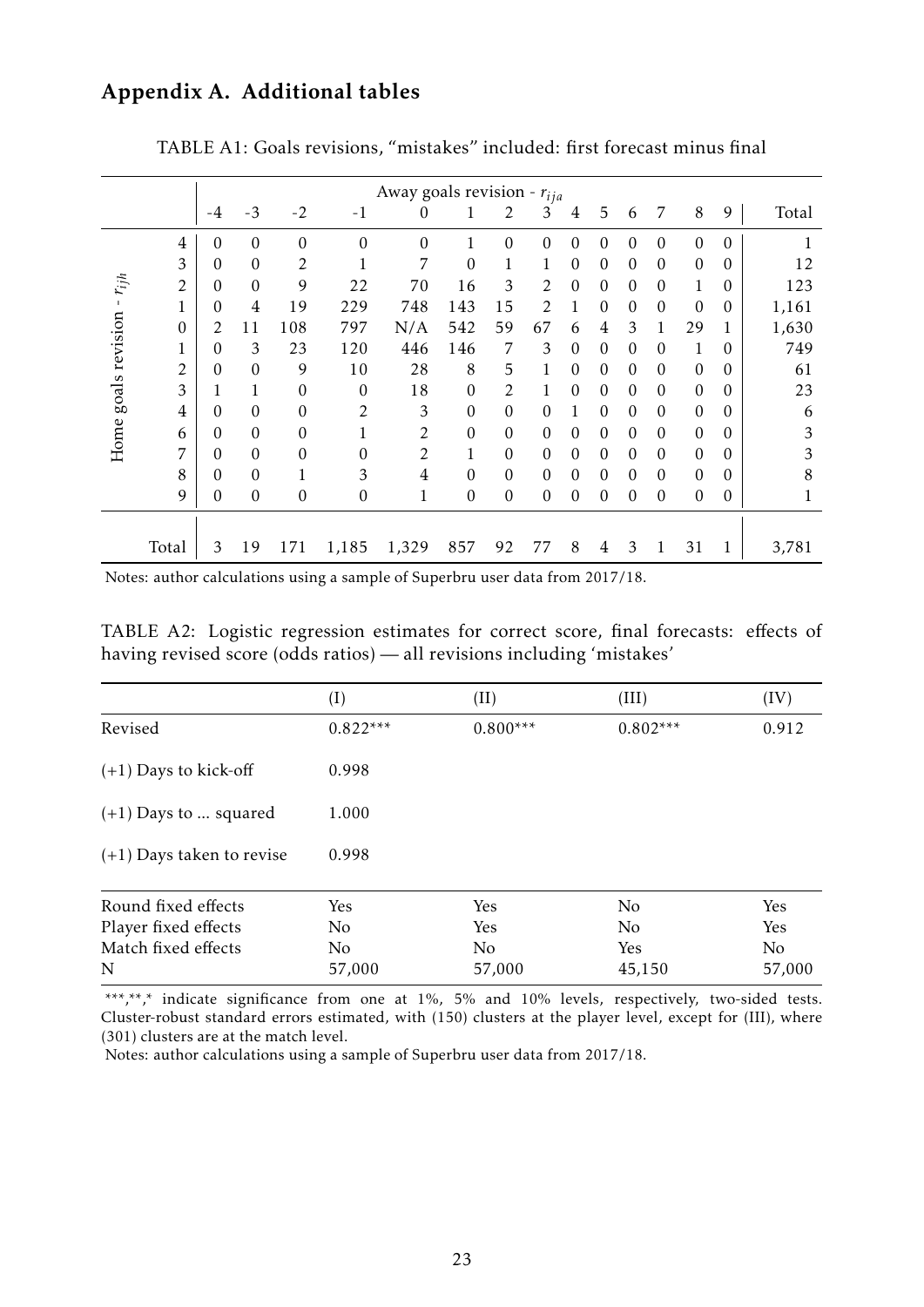<span id="page-25-0"></span>

|                             | (I)            | (II)           | (III)          | (IV)           |
|-----------------------------|----------------|----------------|----------------|----------------|
| Revised                     | $0.592***$     | $0.577***$     | $0.831**$      | $0.529***$     |
| $(+1)$ Days to kick-off     | 1.000          |                |                |                |
| $(+1)$ Days to  squared     | 1.000          |                |                |                |
| $(+1)$ Days taken to revise | $0.770***$     | $0.825**$      | $0.411***$     |                |
| Round fixed effects         | Yes            | Yes            | N <sub>0</sub> | Yes            |
| User fixed effects          | N <sub>0</sub> | Yes            | N <sub>o</sub> | Yes            |
| Match fixed effects         | N <sub>0</sub> | N <sub>o</sub> | Yes            | N <sub>o</sub> |
| N                           | 55,480         | 55,480         | 50,550         | 55,480         |

TABLE A3: Logistic regression estimates for correct result, final forecasts: effects of having revised result (odds ratios)

\*\*\*,\*\*,\* indicate significance from one at 1%, 5% and 10% levels, respectively, two-sided tests. Cluster-robust standard errors estimated, with (146) clusters at the user level, except for (III), where (337) clusters are at the match level.

Notes: author calculations using a sample of Superbru user data from 2017/18.

| TABLE A4: Linear regression estimates for Superbru match score: effects of having |  |  |  |  |  |
|-----------------------------------------------------------------------------------|--|--|--|--|--|
| revised score                                                                     |  |  |  |  |  |

|                                             | $(\mathrm{I})$        | (II)              | (III)                            | (IV)           |
|---------------------------------------------|-----------------------|-------------------|----------------------------------|----------------|
| Revised                                     | $-0.0428***$          | $-0.0487***$      | $-0.0353**$                      | $-0.0392**$    |
| $(+1)$ Days to kick-off                     | $-0.0002$             | $0.0029**$        | $-0.0015$                        | $0.0029***$    |
| $(+1)$ Days to  squared                     | 0.000002              | $-0.00002**$      | 0.00001                          | $-0.00002***$  |
| $(+1)$ Days taken to revise                 | $-0.0051***$          | $-0.0035***$      | $-0.0065***$                     |                |
| Round fixed effects<br>Player fixed effects | Yes<br>N <sub>0</sub> | <b>Yes</b><br>Yes | N <sub>0</sub><br>N <sub>0</sub> | Yes<br>Yes     |
| Match fixed effects                         | N <sub>o</sub>        | N <sub>0</sub>    | Yes                              | N <sub>0</sub> |
| N                                           | 57,000                | 57,000            | 57,000                           | 57,000         |

\*\*\*,\*\*,\* indicate significance from zero at 1%, 5% and 10% levels, respectively, two-sided tests. Cluster-robust standard errors estimated, with (150) clusters at the player level, except for (III), where (380) clusters are at the match level.